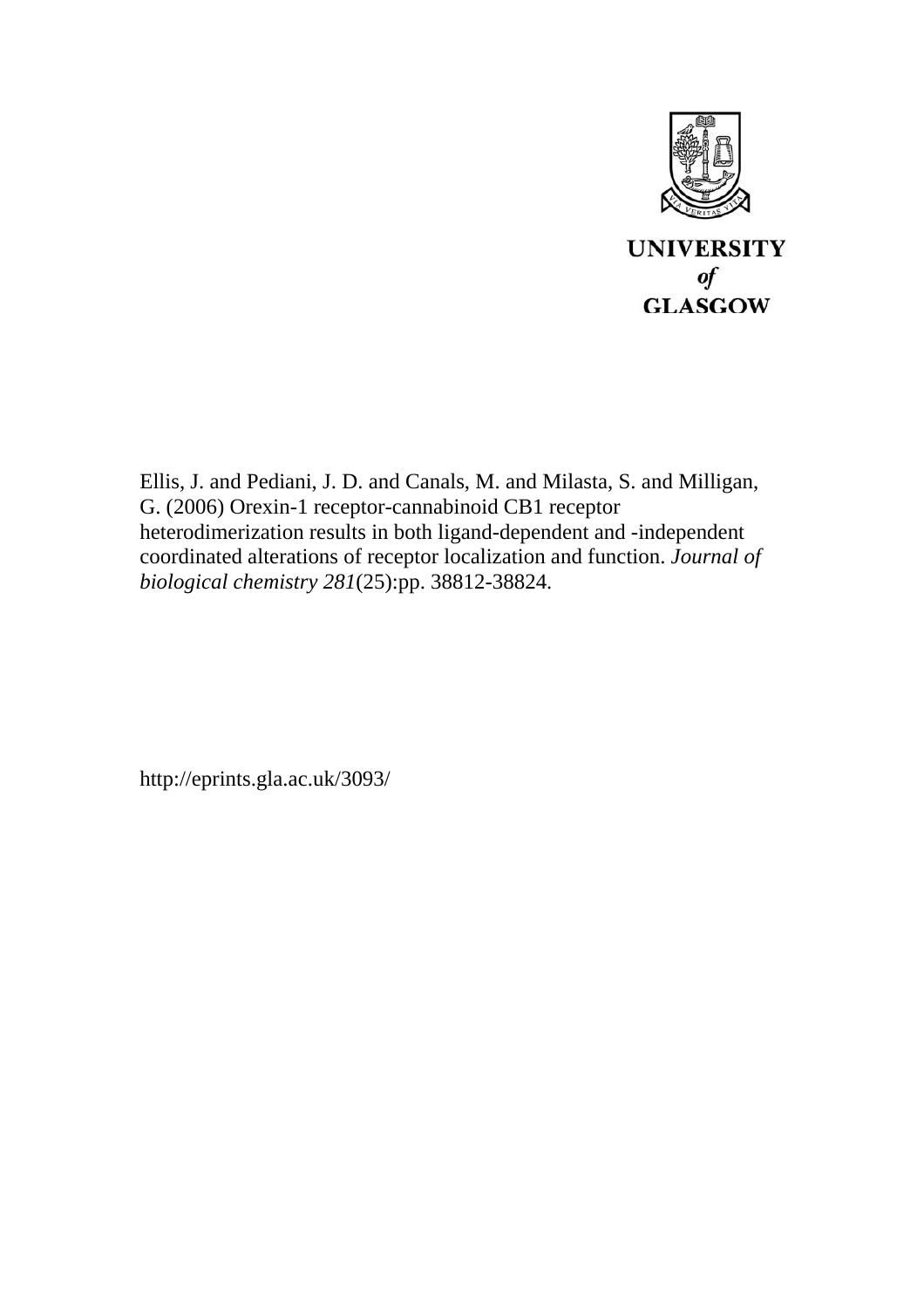### **OREXIN-1 RECEPTOR-CANNABINOID CB1 RECEPTOR HETERO-DIMERIZATION RESULTS IN BOTH LIGAND-DEPENDENT AND - INDEPENDENT CO-ORDINATED ALTERATIONS OF RECEPTOR LOCALIZATION AND FUNCTION**

**James Ellis, John D. Pediani, Meritxell Canals, Sandra Milasta and Graeme Milligan**

**Molecular Pharmacology Group, Division of Biochemistry and Molecular Biology, Institute of Biomedical and Life Sciences, University of Glasgow, Glasgow G12 8QQ**

#### **Scotland, U.K.**

Running title: cannabinoid CB1-orexin-1 receptor interactions

Correspondence to: Graeme Milligan, Davidson Building, University of Glasgow, Glasgow G12 8QQ, Scotland, U.K. Tel +44 141 330 5557, FAX +44 141 330 4620, e-mail: [g.milligan@bio.gla.ac.uk](mailto:g.milligan@bio.gla.ac.uk) 

**Following inducible expression in HEK293 cells the human orexin-1 receptor was targeted to the cell surface but became internalized following exposure to the peptide agonist orexin A. By contrast, constitutive expression of the human cannabinoid CB1 receptor resulted in a predominantly punctate, intracellular distribution pattern consistent with spontaneous, agonist-independent internalization. Expression of the orexin-1 receptor in the presence of the CB1 receptor resulted in both receptors displaying the spontaneous internalization phenotype. Single cell fluorescence resonance energy transfer imaging indicated the two receptors were present as heterodimers/oligomers in intracellular vesicles. Addition of the CB1 receptor antagonist SR-141716A to cells expressing only the CB1 receptor resulted in re-localization of the receptor to the cell surface. Although SR-141716A has no significant affinity for the orexin-1 receptor, in cells co-expressing the CB1 receptor, the orexin-1 receptor was also re-localized to the cell surface by treatment with SR-141716A. Treatment of cells co-expressing the orexin-1 and CB1 receptors with the orexin-1 receptor antagonist SB-674042 also resulted in re-localization of both receptors to the cell surface. Treatment with SR-141716A resulted in decreased potency of orexin-A to activate the MAP kinases ERK1/2 only in cells co-expressing the two receptors. Treatment with SB-674042 also reduced the potency of a CB1 receptor agonist to phosphorylate ERK1/2 only when the two receptors were co-expressed. These studies introduce an entirely novel pharmacological paradigm, whereby ligands modulate the function of receptors for which they have no significant inherent affinity by acting as regulators of receptor hetero-dimers.** 

**Abbreviations:** eYFP, enhanced yellow fluorescent protein; GPCR, G protein-coupled receptor; Image-i $T^{TM}$ , WGA-Alexa Fluor594 plasma membrane marker; ROI, region of interest; SB-408124, (1-6,8-difluoro-2-methyl-quinolin-4-yl)-3-(4-dimethylamino-phenyl) urea; SB-674042, (1-(5-(2-fluoro-phenyl)-2-methyl-thiazol-4-yl)-1-[(S)-2-(5-phentl- [1,3,4]oxadiazol-2-ylmethyl)-pyrrolidin-1-yl)-methanone; SR-141716A, N-piperidinyl-5-(4 chlorophenyl)-1-(2,4-dichlorophenyl)-4-methylpyrazole-3-carboxamide. WIN55, 221-2, (R)-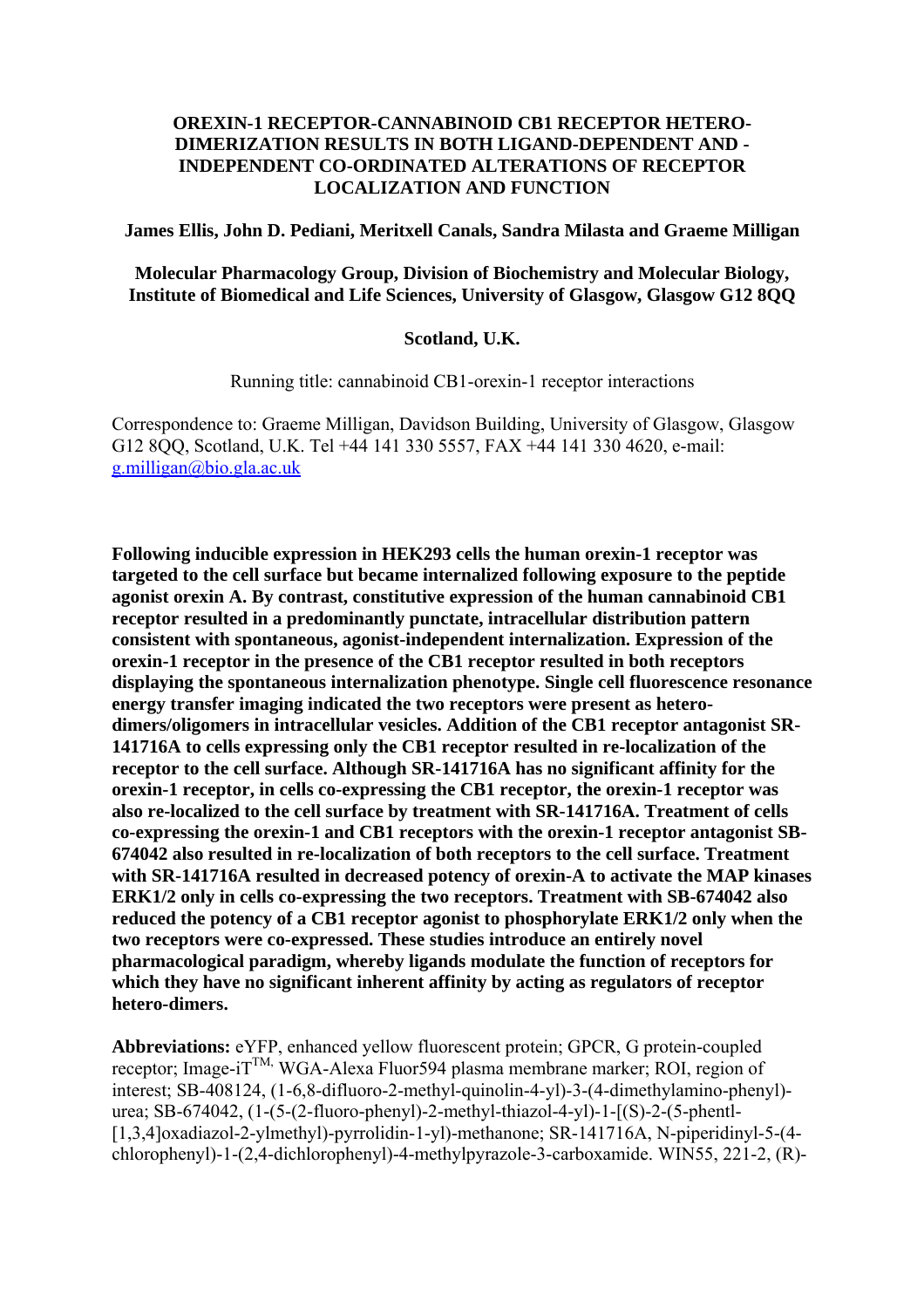(+)-[2,3-dihydro-5-methyl-3-(4-morpholinylmethyl)pyrrolo[1,2,3-de-]-1,4-benzoxazin-6-yl]- 1-naphthalenylmethanone mesylate.

Until recently it was widely believed that G protein-coupled receptors  $(GPCRs)^1$  existed and functioned as monomers and therefore that ligands with high pharmacological selectivity would be expected to target a single receptor. However, in recent years data employing a wide range of approaches have indicated that most GPCRs exist as dimers or, potentially, as high-order oligomers (1-4) although there may be exceptions (5). Apart from providing an explanation for observations such as co-operativity in the binding of agonist ligands (5-9), homo-dimerization between two copies of the same GPCR has somewhat limited implications for either novel drug design or the function of previously well characterized GPCR ligands. However, GPCRs represent the largest family of transmembrane receptors in the human genome and some 400 genes encode GPCRs that are believed to respond to endogenously produced ligands (10). Greater than 90% of these GPCRs are expressed to some extent in the central nervous system (11) and it is believed that specific, key small nuclei and, indeed, even individual neurons may express a substantial number of distinct GPCRs (11). Although largely studied in detail in heterologous expression systems, there is little doubt that certain pairs of GPCRs can form and exist as hetero-dimers (1-4). There is also an expanding literature about the existence of GPCR hetero-dimers in physiological settings (12-16) and these may exhibit quite distinct pharmacology and function from the corresponding homo-dimers. As such, GPCR hetero-dimers may offer entirely novel sets of potential therapeutic targets (17). This concept has recently been given a substantial boost by the identification of a non-peptide, agonist ligand that appears to have significant selectivity to active a k-opioid peptide receptor-δ-opioid peptide receptor hetero-dimer, both in heterologous expression systems and *in vivo* (16).

GPCRs that respond to  $D^9$ -tetrahydrocannabinol, the psychoactive principle of *Cannabis,* and a group of endogenously produced endo-cannabinoids, are termed CB1 and CB2 (18). The CB1 receptor is expressed predominantly in brain whilst the CB2 receptor is expressed largely in white cells of the immune system. The CB1 receptor is one of the most highly expressed GPCRs in both primate and rodent neurons and is widely expressed in neurons of the cortex, hippocampus, amygdala, basal ganglia and cerebellum (18-19). It has been appreciated for some time that the CB1 receptor can control conditioned drug-seeking (20-21) and antagonism of this receptor blocks the dopamine- releasing and motivational effects of nicotine (20-21). As such, a CB1 receptor antagonist/inverse agonist SR-141716A, also known as rimonabant, has been considered as a potential therapy in cessation of smoking programmes (22-24). Furthermore, as cannabinoid CB1 receptor agonists stimulate appetite, SR-141716A/rimonabant has also been assessed in weight reduction and anti-obesity programmes (25-26) and was recently approved for clinical use.

The orexigenic peptides orexin A and orexin B were named for their ability to stimulate feeding responses and function via the G protein-coupled orexin-1 and orexin-2 receptors (27). It has therefore been suggested that antagonists at one or either of these receptors might also be effective in weight loss programmes (28-29). The orexin-1 receptor is also widely expressed in brain (30-31), with distribution overlapping with the cannabinoid CB1 receptor in cerebral cortex, basal ganglia, thalamus and hippocampal formations as well as the lateral hypothalamus, a region of key importance in feeding and appetite control. The orexin system is also important in regulation of sleep, wakefulness and arousal (32) and low levels of orexin peptides are observed in some 90% of patients with sporadic narcolepsycataplexy (33). Although syndromes associated with narcolepsy are more usually associated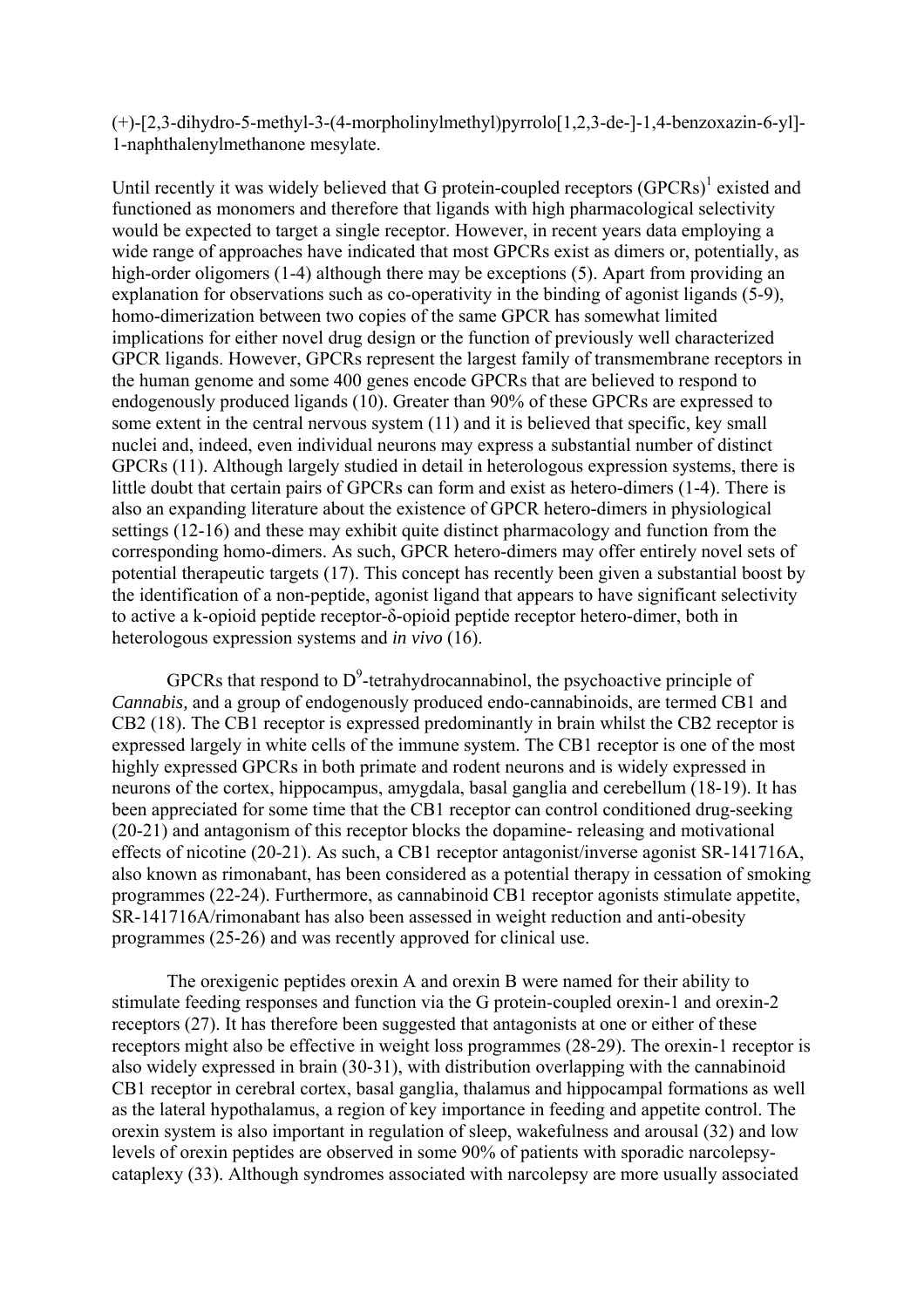with effects at the orexin-2 receptor (34), alteration in levels of, or sensitivity to, the orexin peptides may generally provide links between wakefulness and feeding responses.

Co-expression of the CB1 receptor and the orexin-1 receptor in CHO cells was recently reported to enhance the potency of orexin A to stimulate ERK MAP kinase phosphorylation, and this effect was blocked by addition of SR-141716A/rimonabant (35). Although Hilaret et al., (35) suggested that these two receptors might interact to produce this effect, this was not explored directly. In the current study we show that the human CB1 and orexin-1 receptors can indeed hetero-dimerize/oligomerize. Although the cellular trafficking and recycling characteristics of the two receptors are very different when expressed individually, when co-expressed and in the absence of receptor ligands, the phenotype of the CB1 receptor is dominant in the CB1-orexin-1 receptor hetero-dimer in that both receptors recycle spontaneously. Because of this, in cells containing the CB1 receptor-orexin-1 receptor hetero-dimer, SR-141716A/rimonabant alters the cellular distribution not only of the CB1 receptor but also of the orexin-1 receptor although this ligand has no significant inherent affinity for the orexin-1 receptor. Moreover, in cells co-expressing the two receptors the orexin-1 antagonist SB-674042 (36) also alters the cellular distribution of the CB1 receptor, although this ligand has no inherent affinity for the CB1 receptor. Due to either their effects on receptor distribution or via direct allosteric modulation of the receptor hetero-dimer both SR-141716A and SB-674042 alter the effectiveness of agonists at the partner receptor. These studies introduce an entirely novel pharmacological paradigm, which may be significantly more widely applicable. We also speculate that this may contribute to the clinical effects of SR-141716A/rimonabant.

### **Experimental Procedures**

*Materials* [<sup>3</sup>H]SR-141716A (50 Ci/mmol) was from Amersham Biosciences. [<sup>3</sup>H]SB-674042 (36) was the kind gift of Dr. C. Langmead, GlaxoSmithKline, Harlow, Essex, U.K. All tissue culture materials were from Invitrogen (Paisley, Lanarkshire, U.K.). Oligonucleotides were purchased from ThermoElectron, Ulm, Germany. Orexin A was produced by GlaxoSmithKline. WIN55, 212-2 ((R)-(+)-[2,3-dihydro-5-methyl-3-(4 morpholinylmethyl)pyrrolo[1,2,3-de-]-1,4-benzoxazin-6-yl]-1-naphthalenylmethanone mesylate) was from Tocris Bioscience (Bristol, U.K.). The VSV-G antiserum was generated by Sigma Genosys. IMAGEIT<sup>TM</sup> was supplied by (Invitrogen, Paisley, U.K.). Antibodies recognizing ERK1/2 MAP kinases and their phosphorylated forms were from Cell Signaling (Hitchin, Herts., UK). Flp-In T-REx HEK293 cells were from Invitrogen. All other materials were supplied by Sigma (Gillingham, Dorset, UK).

*Molecular constructs- VSV-G-h-orexin-1-eYFP* The VSV-G-human (h)-orexin-1-eYFP construct was created by splicing parts of two existing forms of the receptor (37). VSV-G-horexin-1 receptor in pcDNA3 was digested with *HindIII* and *AflII* isolating the N-terminal portion of VSV-G-h-orexin-1 receptor. h-orexin-1 receptor-eYFP (also in pcDNA3) was digested with *HindIII* and *AflII* removing the N-terminal section of h-orexin-1 receptor. The isolated VSV-G-h-orexin-1 receptor N-terminal fragment was then subcloned into the *HindIII* and *AflII* sites of the digested h-orexin-1 receptor-eYFP construct. The resulting construct was digested with *HindIII* and *XhoI* to isolate VSV-G-h-orexin-1-eYFP that was then subcloned into pcDNA5/FRT/TO.

### *CB1-receptor-CFP -* **The h-CB1 receptor in pcDNA3 was used as PCR template with the following primers.**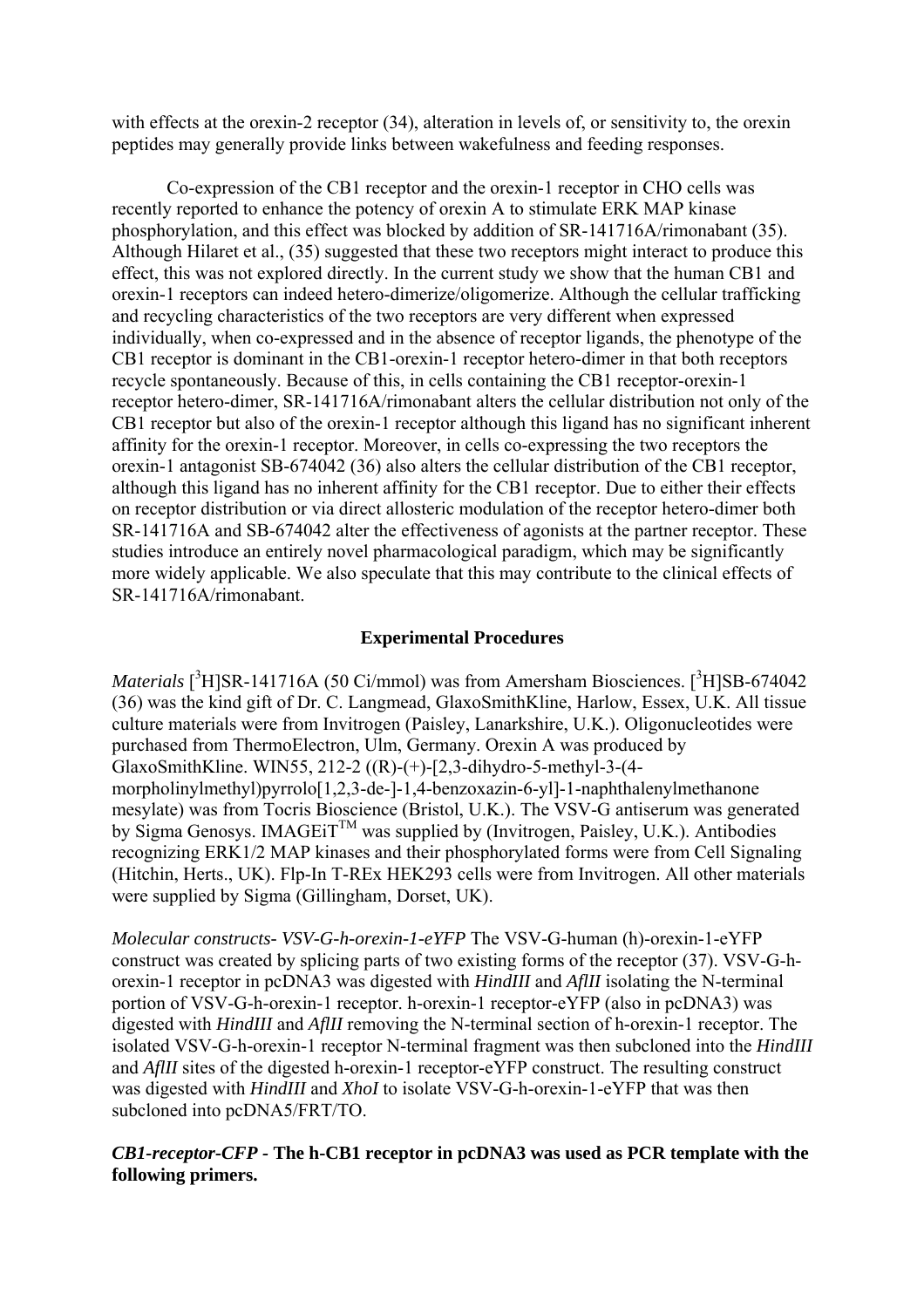#### **Sense primer:**

### **5'CCCAAGCTTATGAAGTCGATCCTAGATGGCCTT3'**

**Anti-sense primer:**

### **5'CGGGGTACCCAGAGCCTCGGCAGACGT3'**

**A** *HindIII* **site present in the sense primer and a** *KpnI* **site present in the anti-sense primer are underlined and the amplified fragment was digested and ligated into pcDNA3 upstream and in frame with CFP ligated between** *KpnI* **and** *NotI***.**

*Generation of stable Flp-In T-REx HEK293 cells -* **Cells were maintained in Dulbeccos' modification of Eagles' medium without sodium pyruvate, 4500 mg/L glucose and Lglutamine, supplemented with 10% (v/v) foetal calf serum, 1% antibiotic mixture and 10 mg/ml blastacidin at 37°C in a humidified atmosphere of air/CO<sub>2</sub> (19:1). To generate Flp-In T-REx HEK293 cells (35-36) able to inducibly express VSV-G-h-orexin-1-eYFP, cells were transfected with a mixture containing the VSV-G-h-orexin-1-eYFP cDNA in pcDNA5/FRT/TO vector and the pOG44 vector (1:9) using lipofectAMINE (Invitrogen), according to the manufacturers' instructions. After 48 h, the medium was changed to medium supplemented with 200 mg/ml hygromycin B to initiate selection of stably transfected cells. To constitutively co-express a variant of the h-CB1 receptor in the inducible cell lines, the inducible VSV-G-h-orexin-1-eYFP expressing cell line was transfected with the appropriate cDNA construct as described above and resistant cells selected in the presence of 1 mg/ml G418. Resistant clones were screened for receptor expression by monitoring specific binding of [<sup>3</sup> H]SR-141716A in cell homogenates for the untagged h-CB1 receptor and by fluorescent microscopy for the h-CB1-CFP receptor. Cells were treated with 1 mg/ml doxycycline 24-96 h prior to assays to induce expression of the VSV-G-h-orexin-1-eYFP cloned into the Flp-In locus.**

*Cell surface expression of VSV-G-h-orexin-1-eYFP* **Monolayers of cells in 96-well plates were induced with 1 mg/ml doxycycline for varying times. Afterwards cell surface receptors were labelled with anti-VSV-G antibody (1:1000) in growth medium for 30 min at 37o C. The cells were washed once with 20 mM Hepes/Dulbeccos' modified Eagles' medium and then incubated for another 30 min at 37<sup>o</sup> C in growth medium supplemented with horseradish-peroxidase-conjugated anti-rabbit IgG as secondary antibody and 1 mM Hoechst nuclear stain (Sigma) to determine cell number. The cells were then washed twice with phosphate buffered saline and incubated with SureBlue (Insight Biotechnology) for 5 min in the dark at room temperature and the absorbance**  read at 620 nm in a Victor<sup>2</sup> plate reader (Packard Bioscience).

*Immunoblot detection of VSV-G-h-orexin-1-eYFP* **Cells were grown in 12-well plates and receptor expression induced with 1 mg/ml doxycycline for varying times. Cells were then place on ice, washed twice with cold phosphate buffered saline and lysed in RIPA**  buffer. After 1 h at 4<sup>o</sup>C, the lysates were centrifuged for 10 min at 20,800 x g at 4<sup>o</sup>C to **remove insoluble material. The samples were mixed with 5 x reducing loading buffer and heated for 3 min at 95<sup>o</sup> C. Cell lysates were resolved using SDS-PAGE gel electrophoresis. VSV-G-h-orexin-1-eYFP expression was detected by protein immunoblotting using anti-VSV-G antibody and horseradish-peroxidase-conjugated anti-rabbit IgG as secondary antibody for immunodetection.**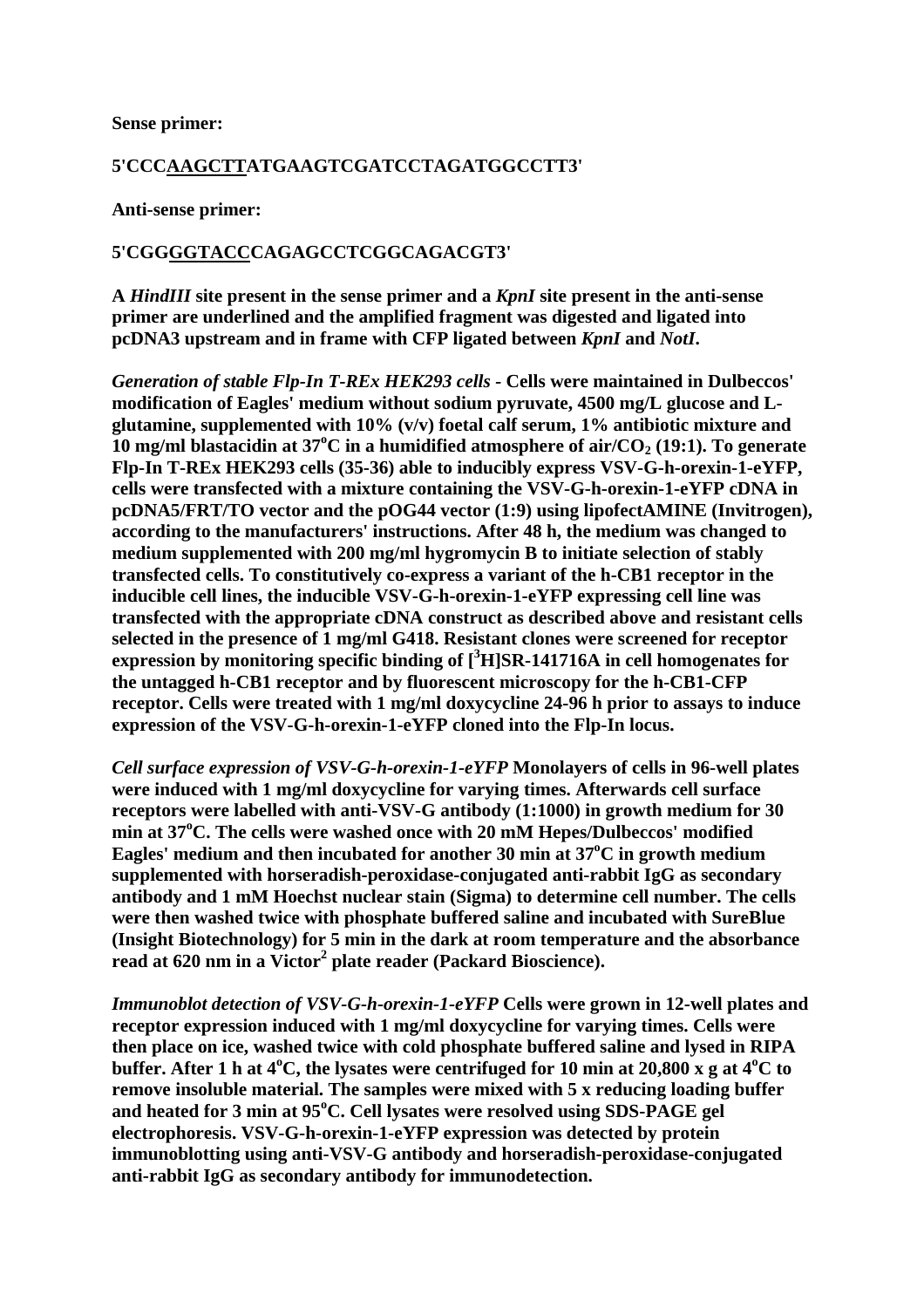### *ERK1/2 phosphorylation and immunoblots*

**Cells were grown in 12-well plates and serum starved overnight prior to treatment with ligands as indicated. Cell lysates were prepared as above. ERK1/2 phosphorylation was detected by protein immunoblotting using phospho-specific antibodies and horseradishperoxidase-conjugated anti-rabbit IgG as secondary for immunodetection. After visualizing ERK1/2 phosphorylation, the PVDF membranes were stripped and reprobed using a total anti-ERK1/2 antibody.**

*Pharmacological redistribution assays using receptor inverse agonists/antagonists* **Cells were grown in 12-well plates and receptor expression induced with 1 mg/ml doxycycline for 72 h. Following this cells were incubated for 15 min at 4<sup>o</sup> C in Earle's buffer (140**  mM NaCl, 5 mM KCl, 1.8 mM CaCl<sub>2</sub>, 0.9 mM MgCl<sub>2</sub>-6H<sub>2</sub>O, 25 mM HEPES, pH 7.6) **supplemented with 0.2 % bovine serum albumin and 0.01 % glucose. Cells were then incubated in supplemented Earle's buffer containing either 1 ¼M SR-141716A or 5 ¼M**  SB674042 for 30 min at 4<sup>o</sup>C, before being incubated at 37<sup>o</sup>C for 3 h prior to either **imaging by epifluorescence microscopy or used in the ERK1/2 phosphorylation assays.**

*Cell membrane preparation* Pellets of cells were resuspended in 10mM Tris, 0.1mM EDTA, pH 7.4 (TE buffer) and the cells homogenized using 40 strokes of a glass on Teflon homogenizer. Samples were centrifuged at  $1000 \times g$  for 10 min at  $4^{\circ}C$  to remove unbroken cells and nuclei. The supernatant fraction was removed and passed through a 25 gauge needle 10 times before being transferred to ultra-centrifuge tubes and subjected to centrifugation at 50,000 x g for 30 min. The supernatant was discarded and the pellet resuspended in TE buffer. Protein concentration was assessed, membranes diluted to  $1 \text{ mg/ml}$  and stored at -80 $^{\circ}$ C until required.

*Radioligand binding - [<sup>3</sup>H]SR-141716A binding Reaction mixtures were established in a* volume of 1000 ml containing 20-60 mg of membrane protein in binding buffer (50 mM Tris, 1 mM EDTA, 3 mM  $MgCl<sub>2</sub>$  and 0.3% BSA, pH 7.4) containing a range of concentrations  $(0.25 - 8 \text{ nM})$  of  $\binom{3}{1}$  SR-141716A. Potential competing ligands (orexin A, 0.5 mM or SB-674042 5 mM) were diluted in binding buffer. Non-specific binding was determined using cold SR-141716A (2 mM). Samples were incubated for 90 min at  $37^{\circ}$ C prior to filtration through Whatman GF/C filters. Data was analysed using Graphpad Prism, and  $B_{MAX}$  and  $K_d$ values determined via saturation binding analysis.

*[ 3 H]SB-674042 binding* **Reaction mixtures were established in a volume of 500ml containing 5mg of membrane protein in binding buffer (25 mM HEPES, 0.5 mM EDTA, 2.5 mM MgCl<sub>2</sub>, 0.5% BSA and 0.025% bacitracin, pH 7.4) supplemented with 5 nM [<sup>3</sup> H]SB-674042 (36). Non-specific binding was determined using SB-408124 (1-6,8 difluoro-2-methyl-quinolin-4-yl)-3-(4-dimethylamino-phenyl)-urea (3¼M). Samples**  were incubated for 60 min at 25<sup>°</sup>C prior to filtration through Whatman GF/C filters

### *Confocal laser scanning microscopy*

Cells were imaged using a Zeiss LSM 5 Pascal laser scanning confocal microscope (Carl Zeiss Inc., Thornwood, NY) equipped with a 63 x oil-immersion Plan Fluor Apochromat objective lens with a numerical aperture of 1.4. A pinhole of 20 and an electronic zoom of 1 or 2.5 was used. The excitation laser line for eYFP was the 514nm argon laser with detection via a 475-525nm band pass filter. The excitation laser line for CFP was the 458nm argon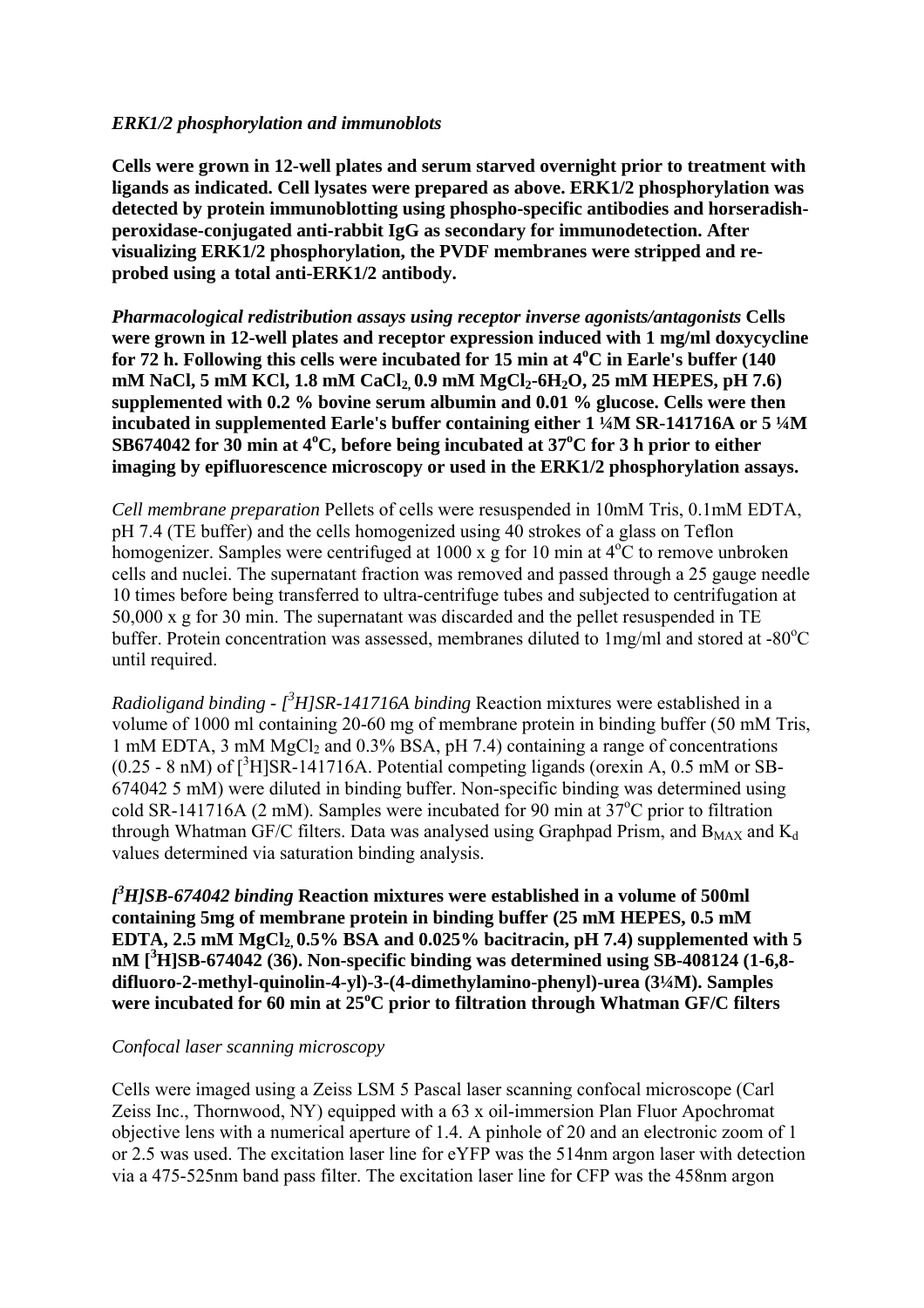laser with detection via a 505-530nm band pass filter. Cells grown on coverslips were washed 3 times with ice-cold PBS. For internalization studies cells were pre-treated with specific antagonist or control for 30 min at  $37^{\circ}$ C, the agonist was then added to these cells for further 30 min at 37°C. Cells were fixed for 10 min at room temperature using 4% paraformaldehyde in PBS/5% sucrose. The cells were washed a further 3 times in ice-cold PBS prior to being mounted onto microscope slides with 40% glycerol in PBS. The images were analyzed with Metamorph software, (version 6.3.3; Molecular Devices Corp., Downing, PA).

## *Epifluorescence microscopy - Dual imaging -h-CB1-CFP and VSV-G-h-orexin-1-eYFP receptor fusions*

Paraformaldehyde fixed cells, expressing the appropriate receptor fusion protein were imaged in 2D or 3D using an inverted Nikon TE2000-E microscope (Nikon Instruments, Melville, NY) equipped with a x60, (NA=1.4), oil-immersion Plan Fluor Apochromat lens, a z-axis linear encoder and a cooled digital Cool Snap-HQ CCD camera (Roper Scientific/Photometrics, Tucson, AZ).

Epifluorescence excitation light was generated by an ultra high point intensity 75 W xenon arc Optosource lamp (Cairn Research, Faversham, Kent, UK) coupled to a computer controlled Optoscan monochromator (Cairn Research, Faversham, Kent, UK). Monochromator was set to 436/12 nm and 500/5 nm for the sequential excitation of CFP and eYFP respectively. CFP and eYFP excitation light was transmitted through the objective lens using the following single pass dichroics: 455DCLP for CFP and Q515LP for eYFP. CFP and eYFP fluorescence emission was controlled via a high speed filterwheel device (Prior Instruments) containing the following emitters: HQ480/40 nm for CFP; HQ535/30 nm for eYFP. Using these filter sets, the fluorophores were easily separated with no bleed through.

Images were collected using a Cool Snap-HQ digital camera operated in 12-bit mode. Computer control of all electronic hardware and camera acquisition was achieved using Metamorph software (version 6.3.3; Molecular Devices Corp., Downing, PA).

For 3D imaging, stacks of images, (2 x 2 binning, 200-300 msec exposure/image), with a 0.26-µm Z step (~20-25 frames/stack) were sequentially acquired for each GFP variant.

*VSV-G-h-orexin-1-eYFP receptor fusion and wheatgerm agglutinin-Alexa Fluor 594 fluorescent-labelled plasma membrane marker* To fluorescently visualize the plasma membrane in live cells expressing the VSV-G-h-orexin-1-eYFP receptor construct cells were treated, (as specified by the manufacturer), with the reagents in the Image-iT plasma membrane and nuclear labeling kit (Invitrogen), in which the plasma membrane is specifically labeled with wheatgerm agglutinin (WGA)-Alexa Fluor 594 and nuclei are stained simultaneously with Hoechst 33342. eYFP was excited as previously described and Alexa Fluor 594 was excited at 575/12nm and imaged using the following filter set, (dichroic: Q595LP; emitter:HQ645/75 nm). Using these filters, no bleed through was observed. Sequential 12 bit images were collected as previously outlined above.

*FRET imaging* Cells were grown on poly-D-lysine treated coverslips and transiently transfected with appropriate CFP/eYFP constructs. Coverslips were placed into a microscope chamber containing physiological saline solution (130 mM NaCl, 5 mM KCl, 1 mM CaCl<sub>2</sub>, 1 mM  $MgCl<sub>2</sub>$ , 20 mM HEPES, 1 0mM D-glucose, pH 7.4). Using an Optoscan monochromator, the CFP and eYFP fluorophores were excited sequentially at 500/5 and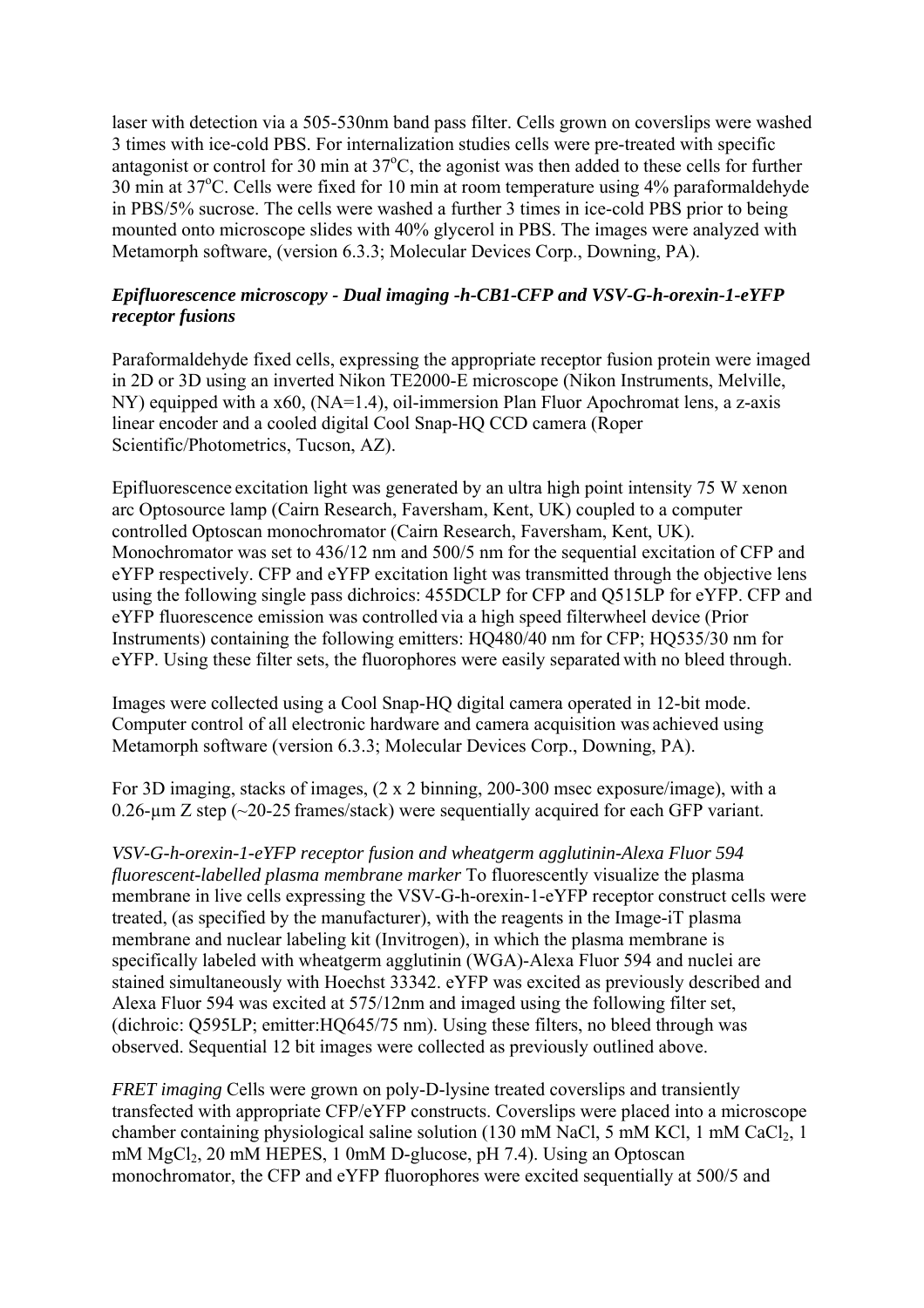430/12 nm respectively. Images were obtained individually for CFP, eYFP, and CFP-eYFP FRET filter channels using the appropriate excitation wavelength, a dual dichroic mirror, (86002v2bs; Chroma Inc., Rockingham, VT) and a high speed filterwheel device (Prior Instruments) containing the following band pass emitters: HQ470/30 nm for CFP; HQ535/30nm for eYFP. The illumination time was 250 ms and binning was set to 2x2. Metamorph imaging software, (version 6.3.3; Molecular Devices Corp., Downing, PA), was used to quantify the FRET images using the sensitized FRET method. Corrected FRET (FRETc) was calculated using a pixel-by-pixel methodology using the equation FRETc = FRET - (coefficient B x CFP) - (coefficient A x eYFP), where CFP, eYFP and FRET values correspond to background corrected images obtained through the CFP, eYFP and FRET channels. B and A correspond to the values obtained for the CFP (donor) and eYFP (acceptor) bleed-through co-efficients respectively, calculated using cells singly transfected with either the CFP or eYFP protein alone. To correct the FRET levels for the varying amounts of donor (CFP) and acceptor (YFP), normalized FRET was calculated using the equation  $FRETn = FRETc / CFP$ , where  $FRETc$  and  $CFP$  are equal to the fluorescence values obtained from single cells.

*Image analysis - Co-localization - h-CB1-CFP and VSV-G-h-orexin-1-eYFP receptor constructs* For the analysis of h-CB1-CFP and VSV-G-h-orexin-1-eYFP receptor constructs, a region of no fluorescence adjacent to the cell was used to determine the background level of fluorescence in the CFP and eYFP channels. The background amount was then subtracted from each pixel in each channel. Correlation coefficients were measured by comparing the amounts of fluorescence measured in each matched pixel of the two different channels using the Metamorph "correlation plot" application. The degree of co-localization was quantified by plotting the amount of background-subtracted yellow eYFP fluorescence from the pixels against the amount of back-ground cyan fluorescence in the corresponding pixels of the eYFP image. Correlation coefficients were quantified that described the degree by which CFP and eYFP fluorescence at each pixel within the region varied from a perfect correlation of 1.00.

*VSV-G-h-orexin-1-eYFP receptor and plasma membrane* Correlation coefficients were quantified by manually drawing a rectangular region of interest (ROI) on the WGA-Alexa Fluor 594 labelled plasma membrane. The ROI was then selected and transferred to the matched image acquired in the eYFP channel. Using the Metamorph "correlation plot" module, correlation coefficients were quantified that described the degree by which WGA-Alexa Fluor 594 and eYFP fluorescence at each pixel within the rectangular region varied from a perfect correlation of 1.00.

*Quantification of surface versus intracellular receptors* Fluorescent microscopy was used for measurement of surface expressed and intracellular receptors. To quantitatively measure the total h-CB1-CFP and VSV-G-h-orexin-1-eYFP receptor fluorescence intensity, images were deconvoluted using an iterative and constrained algorithm (Autodeblur software, version 9.3.6**,** Autoquant Imaging, Watervliet, NY) to produce high resolution images that were used to identify groups of adjacent pixels or "segments" that corresponded to receptors located on the cell surface and intracellular vesicles. For images with good contrast and low noise, intensity thresholding is the standard method of segmentation, however, it is extremely difficult to obtain well segmented objects especially 2D objects that fork and merge. The object counting module of Autoquant imaging software offers a powerful manual segmentation paint brush tool that allows users to segment complex objects and easily distinguish between signals in the plasma membrane and in the cytoplasm, by defining a region of the raw image to be segmented using this tool. The paintbrush has varying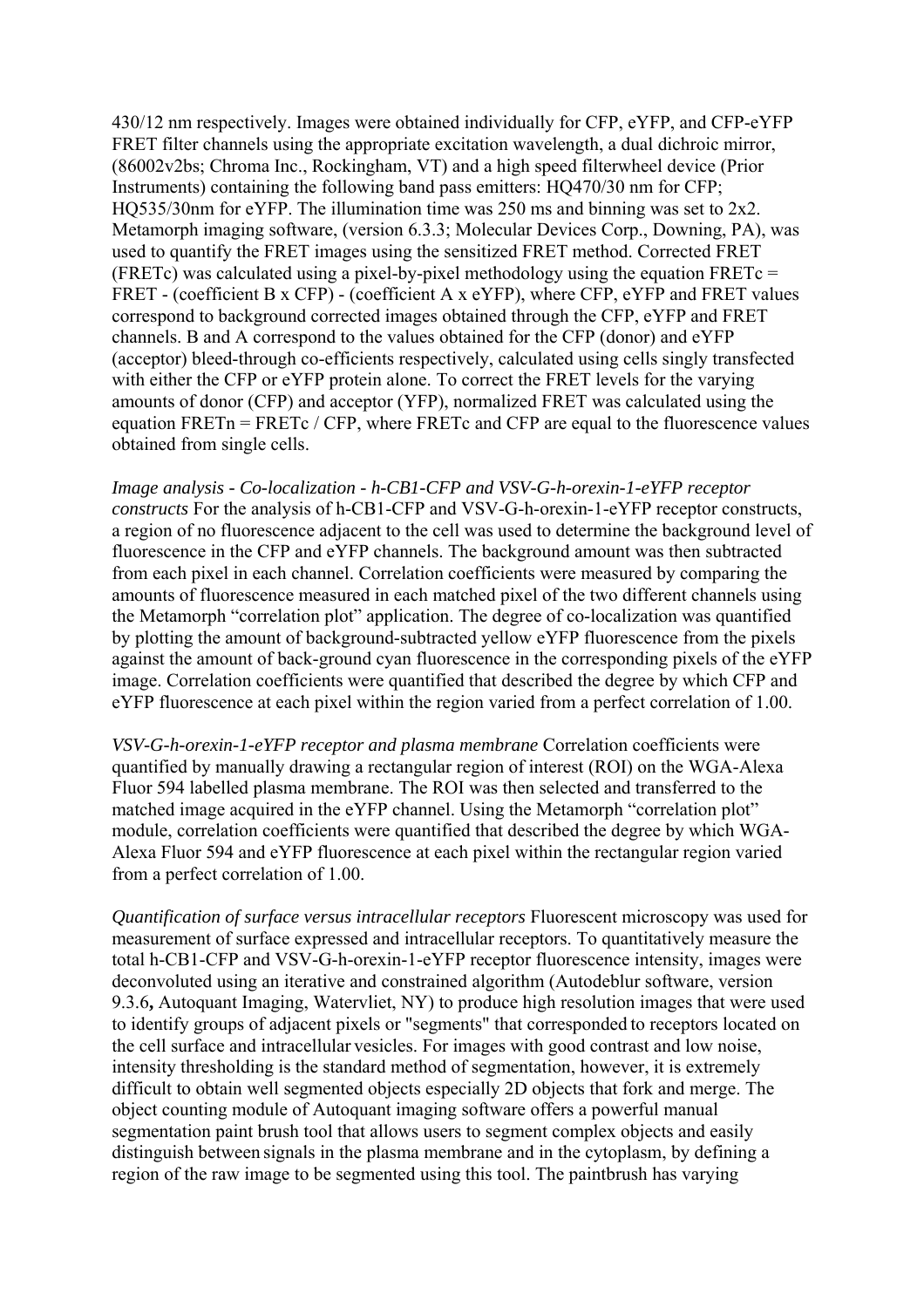diameters of 1, 3 or 5 pixels which the user can click to designate the region directly underneath the mouse pointer to be part of the threshold region or can click and drag to "paint" the region. As the mouse is dragged the region underneath it becomes part of the segmented region. This region is then displayed as a yellow mask over the grayscale data. Once manual thresholding is completed a new image is created in which all pixels of the raw image that are not part of the segmentation mask are set to zero, or effectively removed.

The manual segmentation method was used to quantify the mean total fluorescence intensity values corresponding to CFP or eYFP tagged receptors located at the membrane surface and cytoplasm ofthe cell was quantified using this method of manual segmentation. The total fluorescence pixel intensity measured from membrane and intracellular receptor segmented pixels was expressed as a percentage of the total fluorescent CFP or eYFP intensity. These values were exported into PRISM 4.03, (GraphPAD Software, San Diego, CA) and all data were expressed asthe mean +/- S.E.M. The number of cells analysed from each experimental group was 6 and the statistical significance of any difference between mean values was determined using a Student's *t* test.

#### **RESULTS**

The human (h)-orexin-1 receptor (37) was modified at the N-terminus to introduce the VSV-G epitope tag and at the C-terminus by in-frame addition of enhanced yellow fluorescent protein (eYFP) to generate VSV-G-h-orexin-1-eYFP. A cDNA able to encode this modified construct was cloned into the Flp-In locus of HEK293 Flp-In T-REx cells to allow inducible expression under the control of the tetracycline/doxycycline-on promoter (38- 39). Expression of VSV-G-h-orexin-1-eYFP in various clones of these cells was entirely dependent upon addition of doxycycline (**Figure 1** and data not shown). As monitored by confocal microscopy, following treatment with doxycycline (1 mg/ml, 72 h) eYFP fluorescence appeared to be located predominantly at the cell surface (**Figure 1a**). This was confirmed by co-staining of the cells with the WGA-Alexa Fluor594 plasma membrane marker, Image-iT<sup>TM</sup>. As shown in **Figure 1b** pixel by pixel analysis of a defined region of interest (ROI) resulted in a very high overlap correlation co-efficient ( $r^2 = 0.92$ ). Quantitative pixel by pixel analysis of the distribution of cell surface versus intracellular eYFP fluorescence demonstrated  $88.6 +/-3.6$  % of the receptor to be at the cell surface 72 h after induction of VSV-G-h-orexin-1-eYFP expression (**Table 1**), a proportion that was unaffected by maintenance of the presence of doxycycline for different times (data not shown). As the N-terminus of GPCRs is anticipated to be extracellular, intact cell anti-VSV-G ELISA assays (**Figure 1c**) confirmed delivery of the construct to the cell surface and appropriate integration of the construct into and across the plasma membrane. Time-courses of doxycycline treatment indicated that expression of VSV-G-h-orexin-1-eYFP could be detected immunologically within 12-18 h, increased up to 48 h and was maintained for at least 96 h (**Figure 1d**).

The expressed VSV-G-h-orexin-1-eYFP construct was functional but displayed no obvious constitutive activity because both induction of expression and addition of the peptide agonist orexin A were required to cause phosphorylation of the MAP kinases ERK1 and ERK2 (**Figures 2a, b**). As anticipated from previous work (37), the maintained presence of the peptide agonist orexin A (0.5 mM, 30 min) resulted in substantial internalization of VSV-G-h-orexin-1-eYFP (**Figure 2c**), a process also shown previously (37) to be b-arrestin and clathrin-dependent. This was blocked by prior addition of the orexin-1 receptor antagonist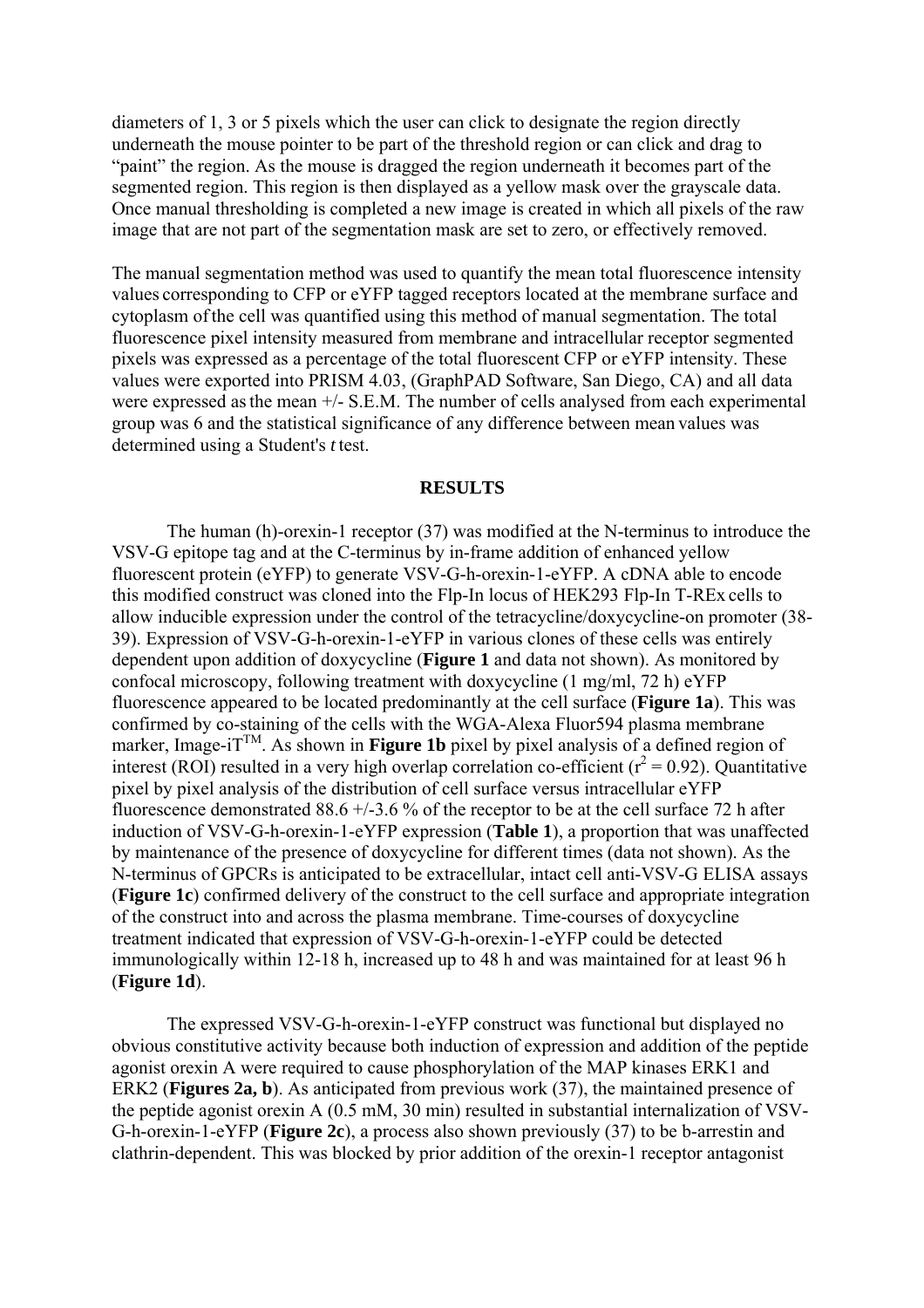SB-674042 (33) (**Figure 2d**) that had no detectable direct effect on the distribution of VSV-G-h-orexin-1-eYFP (**Figure 2d**).

The cells described above were further transfected with a cDNA encoding the human cannabinoid CB1 (h-CB1) receptor to cause stable, constitutive expression of this polypeptide and individual clones isolated. When VSV-G-h-orexin-1-eYFP expression was induced in these cells by addition of doxycycline the distribution of VSV-G-h-orexin-1-eYFP was now markedly different than in the absence of h-CB1 receptor expression (**Figure 3a**). Substantially less  $(61.3 + - 2.9\%)$  of the eYFP was present at the cell surface 24 h after induction of VSV-G-h-orexin-1-eYFP and this was further reduced (to  $47.2 + (-2.6\%)$  72 h after induction of expression (**Table 1**). Now the majority of the signal was present in punctate, intracellular vesicles with a pattern resembling that generated following addition of orexin A to cells expressing only the VSV-G-h-orexin-1-eYFP construct (compare **Figure**  2c). Ligand binding studies employing [<sup>3</sup>H]SR-141716A/rimonabant (**Figure 3b**) confirmed a lack of specific cannabinoid CB1 receptor binding sites in both parental HEK293 Flp-In T-REx cells and in those inducibly expressing only VSV-G-h-orexin-1-eYFP but demonstrated 2.8 +/- 0.11 pmol binding sites/mg membrane protein in clone 16 of the cells constitutively expressing h-CB1 receptor without induction of VSV-G-h-orexin-1-eYFP (**Table 2**). This level of expression was unaffected by induction of VSV-G-h-orexin-1-eYFP expression (3.0  $+/- 0.06$  pmol/mg membrane protein) as was the  $K_d$  for  $[^{3}H]$ SR-141716A (**Table 2**).

Because the h-CB1 receptor in these cells was unmodified and therefore could not be observed directly we generated further cell lines in which the h-CB1 receptor with cyan fluorescent protein fused in frame to the receptor C-terminal tail (h-CB1-CFP) was expressed constitutively and where VSV-G-h-orexin-1-eYFP expression could be induced. In these cells, in the absence of VSV-G-h-orexin-1-eYFP expression, the pattern of h-CB1-CFP distribution was largely intracellular, 91.2 +/- 2.0%, (**Table 3**) and concentrated in punctuate vesicles (**Figure 4a** (ii)).  $[{}^{3}H]$ SR-141716A binding studies on cell membrane preparations indicated expression of 1.62 +/- 0.08 pmol/mg membrane protein (**Table 2**). Induction of expression of VSV-G-h-orexin-1-eYFP in these cells did not alter h-CB1-CFP expression levels, affinity to bind [<sup>3</sup>H]SR-141716A (**Table 2**), or the pattern of h-CB1-CFP distribution (**Figure 4a (v), Table 3**). However, unlike in the absence of h-CB1 receptor, much (66.1 +/- 3.1 %) of the expressed VSV-G-h-orexin-1-eYFP now displayed a punctate, intracellular pattern of distribution (**Figure 4a (iv), Table 3**) and merging of the signals corresponding to VSV-G-h-orexin-1-eYFP and h-CB1-CFP indicated marked overlap of distribution and potential co-localization (**Figure 4a (vi)**). Detailed pixel by pixel analysis of the patterns of distribution of the two receptors in individual cells demonstrated a very high intracellular overlap correlation coefficient  $(r^2 = 0.87)$  (**Figure 4b**). As the effect of h-CB1-CFP expression on the distribution of VSV-G-h-orexin-1-eYFP was entirely ligand-independent this was suggestive of direct protein-protein interaction and hence heterodimerization/oligomerization between the two GPCRs. To test this directly we performed single cell fluorescence resonance energy transfer (FRET) imaging studies (40-41) on cells expressing either h-CB1-CFP or VSV-G-h-orexin-1-eYFP alone or co-expressing these two constructs. Substantial FRET signals were obtained from intracellular sites of these cells only following co-expression of both receptor constructs (**Figure 4c**), consistent with direct h-CB1 receptor-h-orexin-1 receptor interactions in such vesicles.

The effect of the h-CB1 receptor on the cellular distribution of the orexin-1 receptor was not a general, non-specific effect. We generated further HEK293 Flp-In T-REx cell lines in which a h-m-opioid receptor C-terminally tagged with eYFP was expressed stably and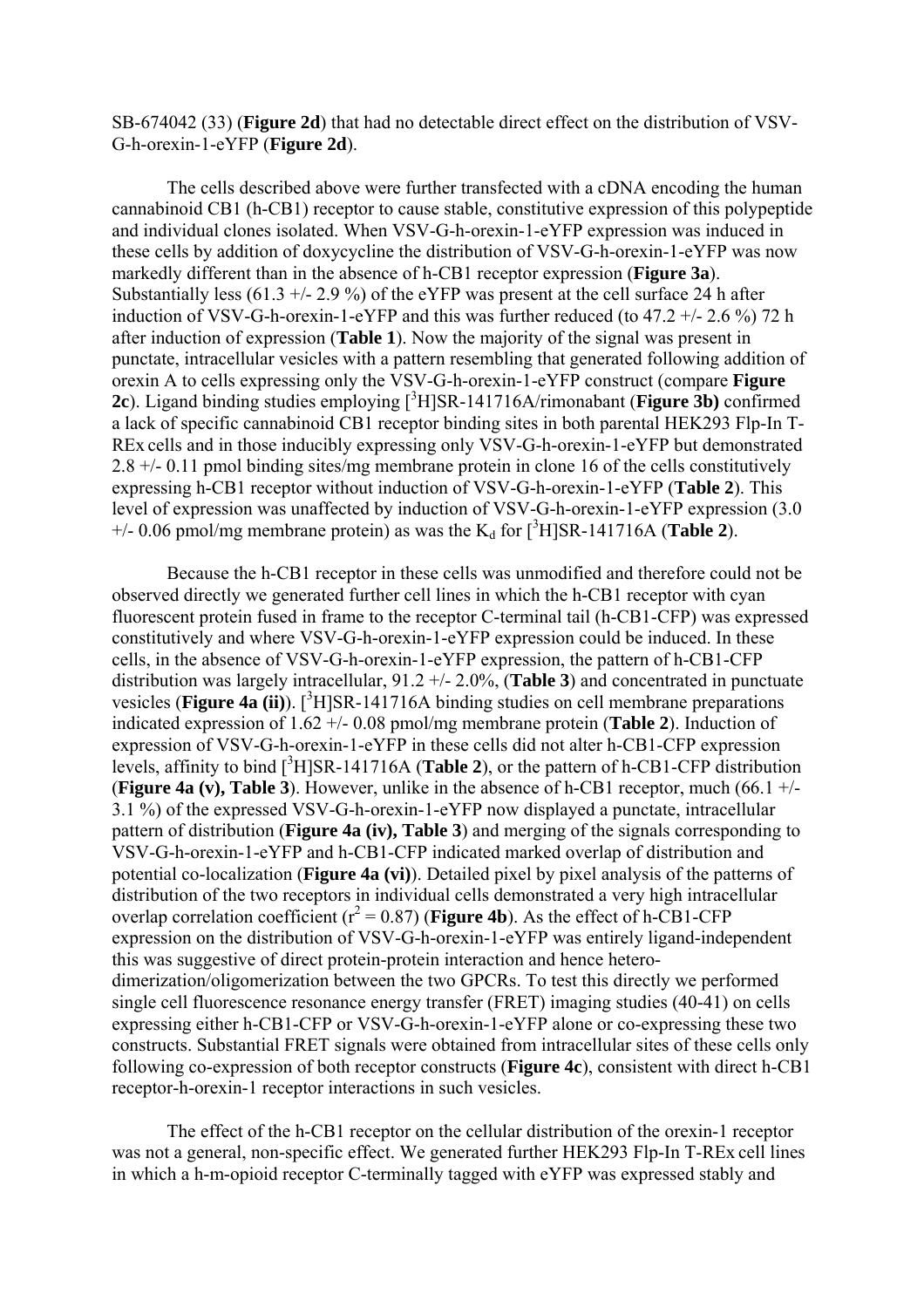constitutively and in which h-CB1-CFP expression could be induced by addition of doxycycline. In these cells, h-m-opioid receptor-eYFP was located largely at the cell surface both in the absence and presence of h-CB1-CFP expression whilst, as anticipated from the foregoing, following induction of expression, h-CB1-CFP was present predominantly in punctuate intracellular vesicles (**Figure 5**).

 $[^3H]$ SR-141716A binding was specific for the h-CB1 receptor. Neither the peptide orexin A nor the selective non-peptide orexin-1 receptor antagonist SB-674042 displayed any significant ability to compete for h-CB1 receptor binding (**Figure 6a**). Equally, SR-141716A/rimonabant had no significant affinity for the orexin-1 receptor. Pre-treatment of cells expressing only VSV-G-h-orexin-1-eYFP with SR-141716A/rimonabant was unable to prevent orexin A-mediated internalization of VSV-G-h-orexin-1-eYFP (**Figure 6b**) and SR-141716A/rimonabant had no direct effect on the cellular distribution of VSV-G-h-orexin-1 eYFP (**Figure 6b**). Furthermore, SR-141716A/rimonabant was unable to compete with [<sup>3</sup>H]SB-674042 in ligand binding studies in membranes of cells induced to express VSV-G-horexin-1-eYFP (**Figure 6c**).

In cells expressing only h-CB1-CFP sustained treatment with SR-141716A/rimonabant (1 mM, 3 h) resulted in a substantial re-distribution of the h-CB1-CFP receptor to the cell surface (**Figure 7, Table 3**). In contrast, and as expected, treatment of cells expressing only h-CB1-CFP with SB-674042 (5 mM, 3 h) was without effect on the distribution of h-CB1-CFP (**Figure 7, Table 3**). In cells induced to express VSV-G-h-orexin-1-eYFP in the presence of constitutive expression of h-CB1-CFP, SR-141716A/rimonabant treatment re-distributed substantial fractions of both h-CB1-CFP and VSV-G-h-orexin-1 eYFP to the cell surface (**Figure 8a, Table 3**). As well as being able to block orexin-A mediated internalization of VSV-G-h-orexin-1-eYFP, sustained treatment of cells coexpressing VSV-G-h-orexin-1-eYFP and h-CB1-CFP with SB-674042 (5 mM, 3 h) resulted in re-distribution of VSV-G-h-orexin-1-eYFP from punctate intracellular vesicles back to the cell surface and also resulted in significant cell surface accumulation of h-CB1-CFP (**Figure 8a, Table 3**). Furthermore, FRET imaging studies on cells co-expressing h-CB1-CFP and VSV-G-h-orexin-1-eYFP and treated with SR-141716A/rimonabant (1mM, 3h) allowed detection of protein-protein interactions involving these two GPCRs at the surface of individual cells (**Figure 8b**) whereas no significant FRET signals were obtained in cells treated with SR-141716A/rimonabant when either receptor construct was expressed individually (**Figure 8b**).

Orexin A stimulated phosphorylation of the ERK1 and ERK2 MAP kinases in a concentration-dependent manner in all the cell lines in which VSV-G-h-orexin-1-eYFP expression was induced (**Figure 9**) but, as noted earlier (**Figure 2a**), this was not observed without induction of h-orexin-1 receptor expression. As anticipated, based on the lack of affinity of SR-141716A/rimonabant for the orexin-1 receptor (**Figure 6**), treatment of cells expressing only VSV-G-h-orexin-1-eYFP with SR141716A/rimonabant (1 mM, 3 h) did not alter the potency of orexin A to cause phosphorylation of the ERK MAP kinases (**Table 4**). However, in cells induced to co-express VSV-G-h-orexin-1-eYFP and h-CB1-CFP, SR-141716A/rimonabant pre-treatment substantially reduced the potency of orexin A (**Figure 9, Table 4**), consistent with binding of SR-141716A/rimonabant to the VSV-G-h-orexin-1 eYFP- h-CB1-CFP hetero-dimer altering signalling sensitivity via the partner polypeptide. Without SR-141716A/rimonabant pre-treatment, co-expression of VSV-G-h-orexin-1-eYFP and h-CB1-CFP resulted in a small, but statistically significant, increase in the potency of orexin A to stimulate ERK1 and ERK2 MAP kinase phosphorylation (**Table 4**). Pre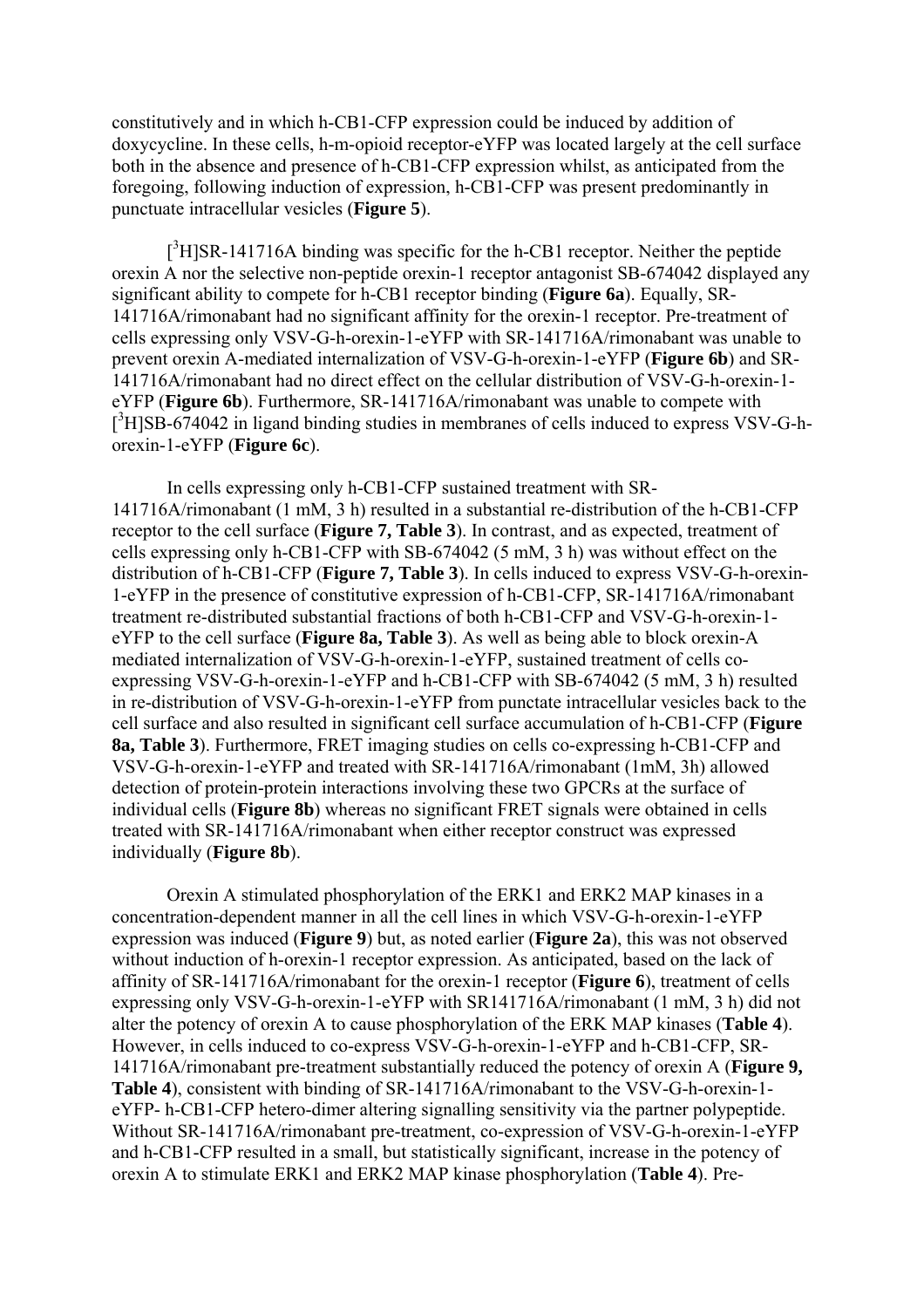treatment with SB-674042 (5 mM, 3 h), which has no significant affinity at the h-CB1 receptor (**Figure 6**), was without effect on the potency of the CB1 receptor agonist WIN55, 212-2 to stimulate phosphorylation of the ERK MAP kinases in cells expressing only h-CB1- CFP (**Table 5**). However, in cells induced to express VSV-G-h-orexin-1-eYFP in the presence of h-CB1-CFP pre-treatment with SB-674042 resulted in a 2 fold reduction in potency of WIN55, 212-2 to stimulate ERK1 and ERK2 MAP kinase phosphorylation (**Table 5**).

Levels of VSV-G-h-orexin-1-eYFP expression in HEK293 Flp-In T-REx cells constitutively expressing h-CB1-CFP could be modulated by altering the concentration of doxycycline used as inducer. This allowed us to explore the effect of differing levels of VSV-G-h-orexin-1-eYFP on ERK MAP kinase phosphorylation and effects of SR-141716A/rimonabant on this (**Table 6**). Induction of VSV-G-h-orexin-1-eYFP by treatment with low concentrations of doxycycline (0.025 or 0.1 ng/ml) reduced expression levels of VSV-G-h-orexin-1-eYFP to respectively 1 and 2.5% of that produced by treatment with 1 mg/ml doxycycline. Interestingly, following induction of lower levels of VSV-G-h-orexin-1 eYFP by treatment of the cells with 0.1 ng/ml doxycycline, the fraction of VSV-G-h-orexin-1-eYFP at the cell surface at steady-state was markedly lower  $(8.1 +/11.1 \%)$  than when higher levels of the receptor were induced by treatment with 1 mg/ml doxycycline  $(33.9 +/-$ 3.1 %), whilst the distribution of h-CB1-CFP between cell surface and intracellular vesicles was unaltered. These data suggest that with low level expression, most of the VSV-G-horexin-1-eYFP was within a recycling hetero-dimeric/oligomeric complex with h-CB1-CFP. In cells lacking h-CB1-CFP expression, lower levels of VSV-G-h-orexin-1-eYFP reduced the potency of orexin A to stimulate ERK MAP kinase phosphorylation (**Table 6**) as expected from basic pharmacological principles. However, as observed with higher level VSV-G-horexin-1-eYFP expression, even with these lower levels of orexin-1 receptor expression, in the presence of h-CB1-CFP the potency of orexin A was always greater than in the absence of the CB1 receptor (**Table 6**) and, in all cases, this was reduced by pre-treatment with SR-141716A/rimonabant (**Table 6**).

#### **DISCUSSION**

Recent years have seen great advances in understanding the significance of GPCR quaternary structure. Although considered to exist and function as monomers for many years, it is now well established that most (1-4), but perhaps not all (5), GPCRs exist as dimers and/or higherorder oligomers and that such quaternary structure is required for plasma membrane delivery and function (42). As well as dimerization/oligomerization between monomers of the same GPCR, there has been growing evidence that at least certain pairs of co-expressed GPCRs have the potential to hetero-dimerize/oligomerize. Such interactions have been reported to modulate signal transduction cascades activated by the GPCRs (43), their pharmacology (44) and cellular trafficking (38, 45-46). Beyond the well established requirement for heterodimerization between the  $GABA_{BR1}$  and  $GABA_{BR2}$  gene products to generate the functional GABA<sub>B</sub> receptor (47) and for hetero-dimerization between the T1R3 and either T1R1 or T1R2 receptors to generate respectively the umami and sweet taste receptors (48) there is growing interest in the concept that hetero-dimerization between co-expressed family A GPCRs is relevant to physiology and that such hetero-dimers might offer an entirely new portfolio of therapeutic targets to modulate disease (17). For this to be the case it is vital either that synthetic ligands can be identified that interact selectively with GPCR heterodimer pairs or that it is demonstrated that ligands with well established pharmacology can be shown to regulate the activity or function of a GPCR within a hetero-dimer for which it has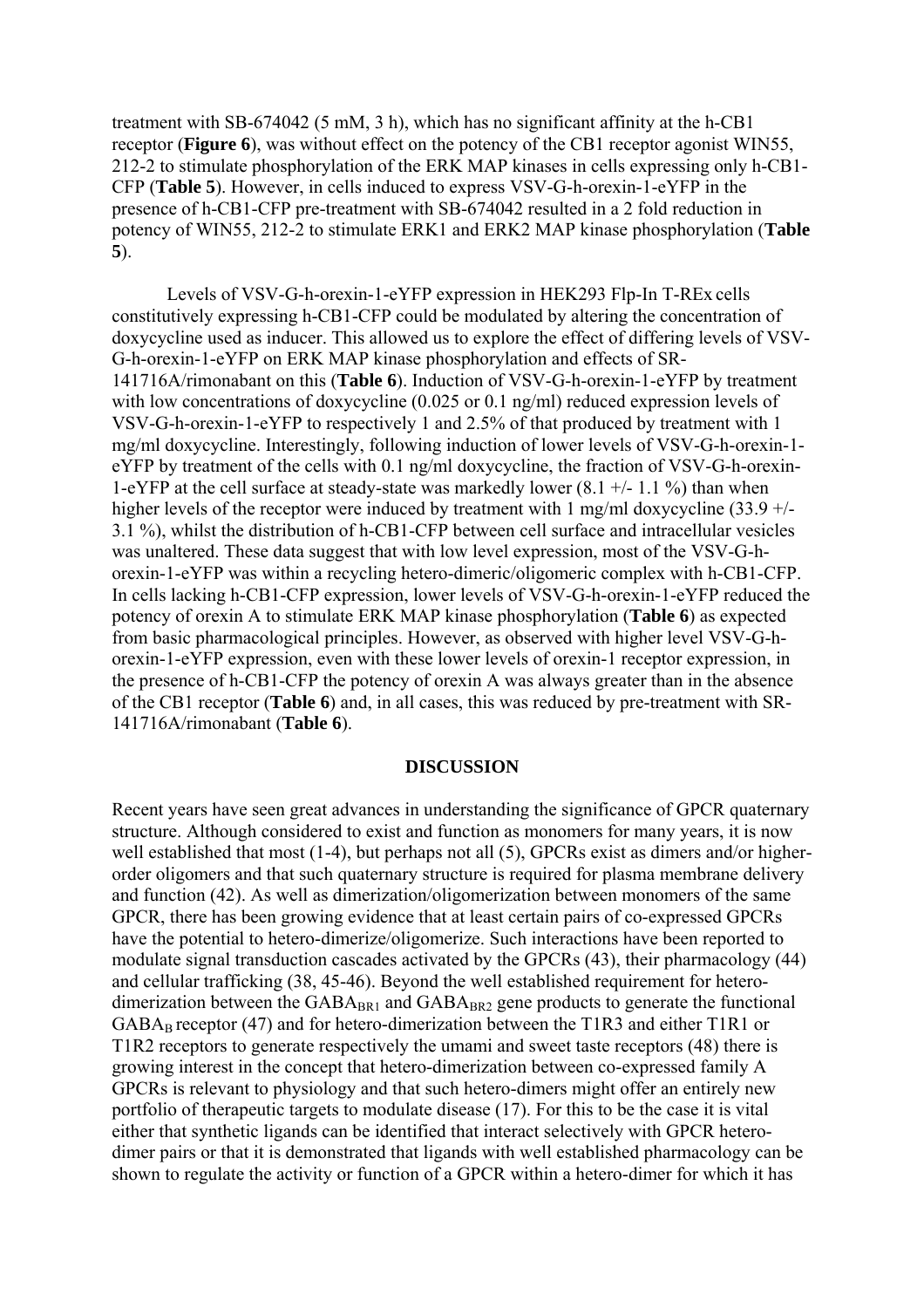no inherent binding affinity. An example of a ligand with selective agonist action at a GPCR hetero-dimer appears to be 6'-guanidinonaltrindole as it is reported to display substantially higher potency and efficacy to generate signals in cells co-expressing the k-opioid peptide and δ-opioid peptide receptors than when either of these GPCRs is expressed alone (16). We now show that antagonists at the cannabinoid CB1 and the orexin-1 receptors regulate the cellular distribution of both receptors and functional potency of agonists of the other receptor when the two GPCRs are co-expressed, and that this is despite the fact these antagonists have no inherent affinity to bind the partner receptor when each is expressed in isolation.

Particularly for the metabotropic glutamate-like, class C receptors, where chimeric receptors consisting of the extracellular ligand binding domain of one receptor and the seven transmembrane bundle and intracellular elements of a second can easily be produced, it is now clear that signal transduction subsequent to ligand binding can proceed via transactivation via the second transmembrane element of the dimer as well as via cis-activation (49). Similar data is beginning to emerge for dimers of the rhodopsin-like, class A GPCRs and this is consistent with observations of co-operativity in effects of ligand binding (7, 9, 44). This is particularly relevant as interactions between pairs of GPCRs are expected to result in allosteric interactions between them, as recently observed following co-expression of the CCR2 and CCR5 chemokine receptors (50).

Previous studies indicated that co-expression of the cannabinoid CB1 receptor and the orexin-1 receptor in CHO cells increases the potency of the orexigenic peptide orexin A to cause stimulation of the ERK1/2 MAP kinases and that this effect is blocked by short term treatment with SR-141716A or by treatment of the cells with pertussis toxin to prevent CB1 receptor signalling (35). Both these observations are consistent with the concept that constitutive signalling from the CB1 receptor was responsible for this phenotype because SR-141716A has been described as an `inverse agonist' at the CB1 receptor (35, 51). The current results are significantly different. We demonstrate that simple co-expression of these two receptors has a relatively small effect on the potency of orexin A to cause phosphorylation of the ERK1/2 MAP kinases. We do not, however, have an obvious, simple explanation of the differences in our data from those of Hilairet et al., (35). Certainly the experiments have been performed in different cell backgrounds and, perhaps more importantly, we observed that coexpression of the human forms of these two receptors markedly alters the cellular distribution of the orexin-1 receptor. This is because, as noted previously by others in both HEK293 cells (52) and isolated neurons (53), the human CB1 receptor recycles constitutively and, whilst when expressed on its own, the orexin-1 receptor is maintained predominantly at the cell surface until stimulated by the agonist orexin A, in the presence of the CB1 receptor the orexin-1 receptor adopts the phenotype of the CB1 receptor because the two receptors form a hetero-dimer/oligomer in which the recycling phenotype of the CB1 receptor is dominant. Hilairet et al., (35) reported only cell surface localization of the CB1 receptor and no alteration of the distribution of the orexin-1 receptor in the presence of the CB1 receptor. Importantly, however, co-expression with the h-CB1 receptor does not result in an altered distribution phenotype for all GPCRs that might have been suggestive of a non-specific effect. When we generated further cell lines to allow expression of the h-m-opioid receptor, this was at the cell surface in the absence of h-CB1-CFP expression and remained at the cell surface with induction of h-CB1-CFP expression.

Sustained treatment of cells expressing only the CB1 receptor with SR-141716A/rimonabant trapped a substantial proportion of the CB1 receptor at the cell surface and, when the orexin-1 receptor was also expressed, SR-141716A/rimonabant treatment also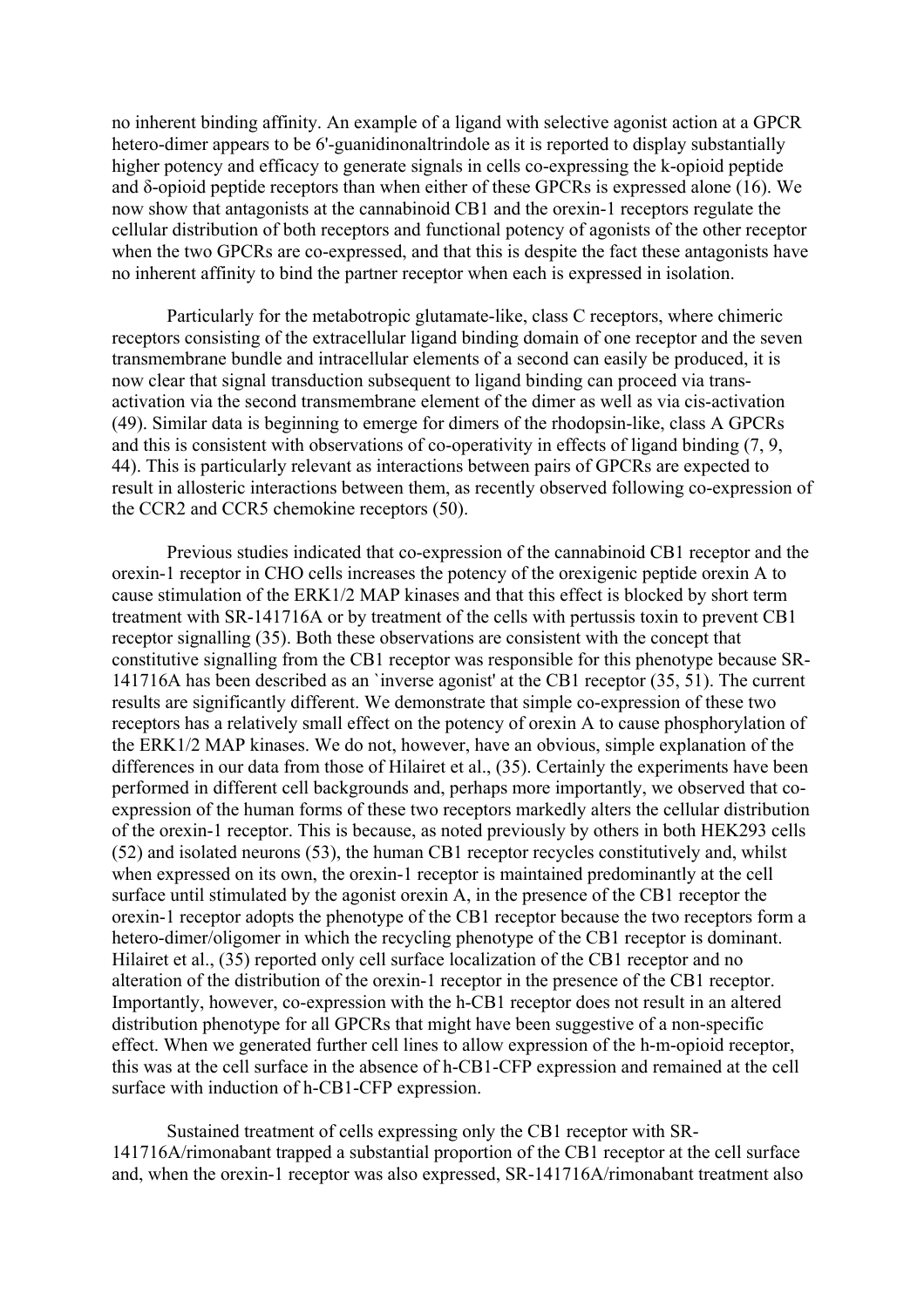moved this receptor to the cell surface. This is despite SR-141716A/rimonabant being unable to block orexin A-mediated internalization of the orexin-1 receptor and being unable to compete with  $[^{3}H]$ SB-674042 to bind to the orexin-1 receptor. Likewise, treatment of cells expressing only the CB1 receptor with SB-674042 had no effect on cellular distribution of this receptor although this ligand caused re-distribution of the CB1 receptor to the cell surface when it was co-expressed with the orexin-1 receptor at which SB-674042 is an antagonist. In concert with single cell FRET imaging of interactions between CB1-CFP and orexin-1 receptor-eYFP, which we were able to observe in intracellular vesicles in the absence of SR-141716A/rimonabant and at the cell surface following treatment with this ligand, these pharmacological studies provide unambiguous identification of CB1 receptor-orexin-1 receptor hetero-dimerization/oligomerization.

These results may have important, more general implications than are currently appreciated for understanding the pharmacology and function of ligands. In ligand identification programmes in the pharmaceutical industry, interaction and/or functional screens are generally performed using cells or membranes of cells transfected to express a single molecular target of interest. Even in subsequent counter-screens to assess ligand selectivity for the target, potential interactions with related targets are usually assessed on a `one target at a time' basis. Using such approaches SR-141716A/rimonabant is clearly defined simply as a CB1 receptor selective antagonist/inverse agonist and SB-674042 as a selective orexin-1 receptor blocker. Indeed, as shown herein SR-141716A/rimonabant has no inherent affinity to bind directly to the orexin-1 receptor or SB-674042 to bind the CB1 receptor. The distribution of these two GPCRs overlaps in the brain (18-19, 30-31) and although we show here that co-expressed orexin-1 and CB1 receptors form a heterodimeric/oligomeric complex there remains no direct evidence that these two receptors do interact in vivo. Efforts to assess this are beyond the scope of the current studies but clearly will be an important next step. Because binding of SR-141716A/rimonabant or SB-674042 to such a hetero-dimer complex alters the cellular distribution of both receptors and the potency of agonists at each receptor to activate signalling, these observations may have implications for the *in vivo* action of `CB1 specific' antagonists including SR-141716A/rimonabant. Although SR-141716A/rimonabant is known to limit conditioned drug-seeking, and hence may well be useful as an anti-craving therapeutic, it is also known to produce weight loss via reduced food intake. Although both of these effects are consistent with reversing known effects of CB1 receptor stimulation, activation of the orexin-1 receptor is also a pro-feeding stimulus (54) and loss of weight and anorexia is associated with antagonists of this receptor (55). Because we demonstrate that treatment with SR-141716A/rimonabant, only of cells coexpressing the CB1 and the orexin-1 receptor, results in decreased potency of orexigenic signalling through the orexin-1 receptor it is clearly an interesting concept that at least some of the clinical capacity of SR-141716A/rimonabant to decrease feeding and hence cause weight loss may reflect its interaction with CB1/orexin-1 receptor hetero-dimers. Interestingly, orexin-containing neurones are also associated with reward seeking and activation of this system re-instates extinguished drug-seeking behaviours, effects that are also blocked by an orexin-1 receptor antagonist (56-57). Given the efficacy of SR-141716A/rimonabant as an anti-craving agent, an intriguing speculation is that part of this effect may also reflect binding to cannabinoid CB1/orexin-1 receptor hetero-dimers *in vivo*.

Both homo- and hetero-dimerization of cannabinoid receptor subtypes has previously been reported (58). In relation to the current studies, the observation of interactions between the CB1 and dopamine D2 receptor (59) may also have relevance to the actions of therapeutically-used medicines. Interestingly, co-expression of these two GPCRs was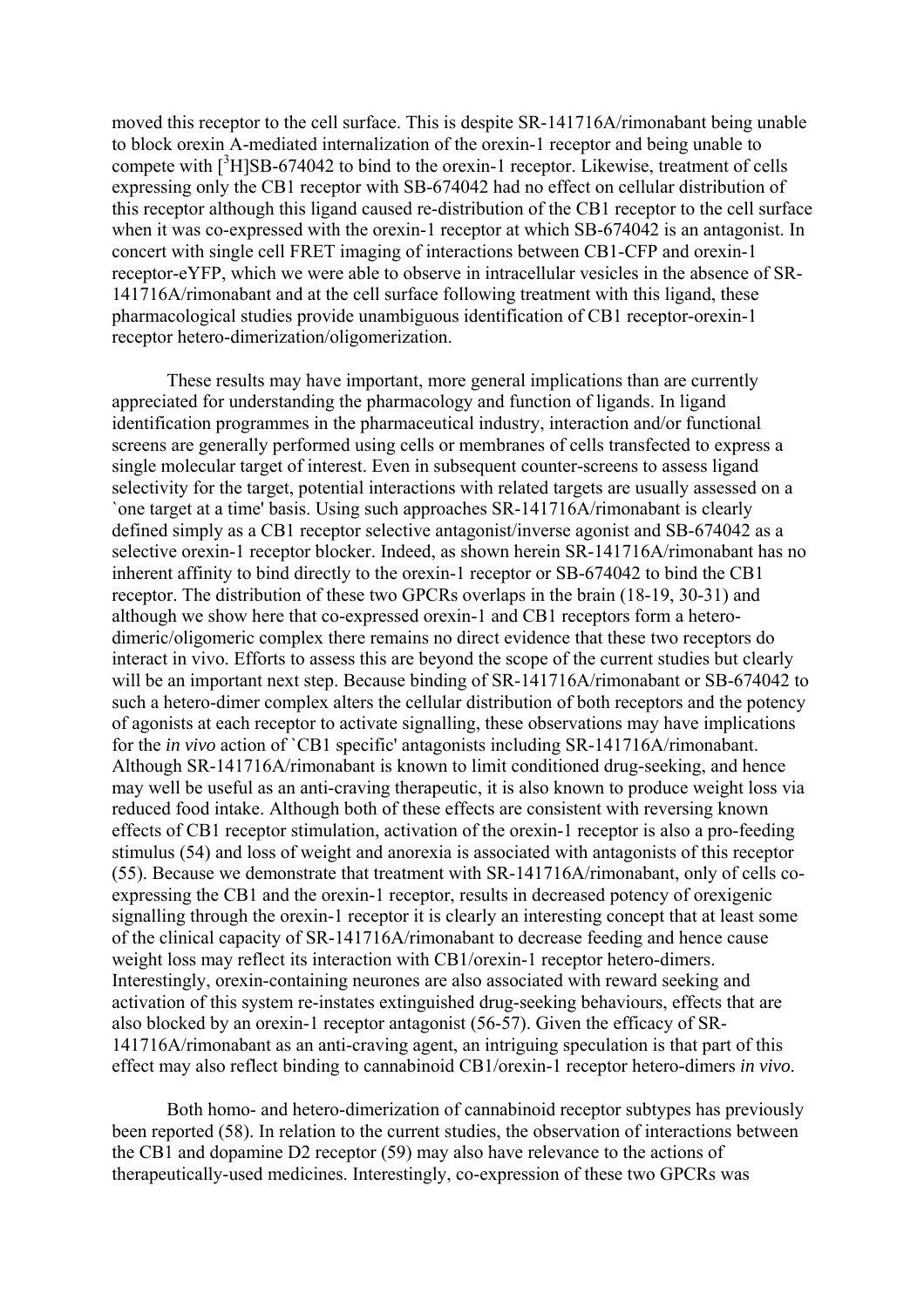reported to alter G protein-coupling selectivity (59) and similar effects have also been reported following co-expression of the dopamine D1 and D2 receptors (43). Alteration of G protein selectivity via GPCR hetero-dimerization may be an emerging theme in this area and hence provide mechanisms to further control signal strength and selectivity.

The concept that GPCR hetero-dimers may provide novel and selective therapeutic targets is still developing (16-17), however, the idea that a range of ligands may modulate GPCRs at which they have been considered to have no affinity due to hetero-dimerization offers a further novel scenario.

#### **Acknowledgements**

These studies were supported by the Biotechnology and Biological Sciences Research Council, the Medical Research Council and the Wellcome Trust. We thank GlaxoSmithKline for provision of  $\int^3 H$  SB-674042 and orexin A.

#### **REFERENCES**

1. Angers, S., Salahpour, A., and Bouvier, M. (2002) *Annu. Rev. Pharmacol. Toxicol*. **42**, 409-435

2. Milligan, G., Ramsay, D., Pascal, G., and Carrillo, J.J. (2003) *Life Sci.* **74**, 181-188

3. Breitwieser, G.E. (2004) *Circ. Res.* **94**, 17-27

4. Milligan, G. (2004) *Mol. Pharmacol*. **66**, 1-7

5. Meyer, B.H., Segura, J-M., Martinez, K.L., Hovius, R., George, N., Johnsson, K. and Vogel, H. (2006) *Proc. Natl. Acad. Sci. U S A* **103**, 2138-2143

6. Park, P.S., Sum., C.S., Pawagi, A.B. and Wells, J.W. (2002) *Biochemistry* **30**, 5588-5604

7. Armstrong, D. and Strange, P.G. (2001) *J. Biol. Chem.* 276, 22621-22629

8. Strange, P.G. (2005) *J. Mol. Neurosci.* **26**, 155-160

9. Franco, R., Casado, V., Mallol, J., Ferre, S., Fuxe, K., Cortes, A., Ciruela, F., Lluis, C. and Canela, E.I. (2005) *Trends Biochem. Sci*. **30**, 360-366

10. Vassilatis, D.K., Hohmann, J.G., Zeng, H., Li, F., Ranchalis, J.E., Mortrud, M.T., Brown, A., Wright, A.C., Bergmann, J.E., and Gaitanaris, G.A. (2003) *Proc. Natl. Acad. Sci. U S A* **100**, 4903-4908

11. Hakak, Y., Shrestha, D., Goegel, M.C., Behan, D.P., and Chalmers, D.T. (2003) *FEBS Lett.* **550**, 11-17

12. AbdAlla, S., Lother,H., Abdel-tawab, A.M., and Quitterer, U. (2001) *J. Biol. Chem*. **276**, 39721-39726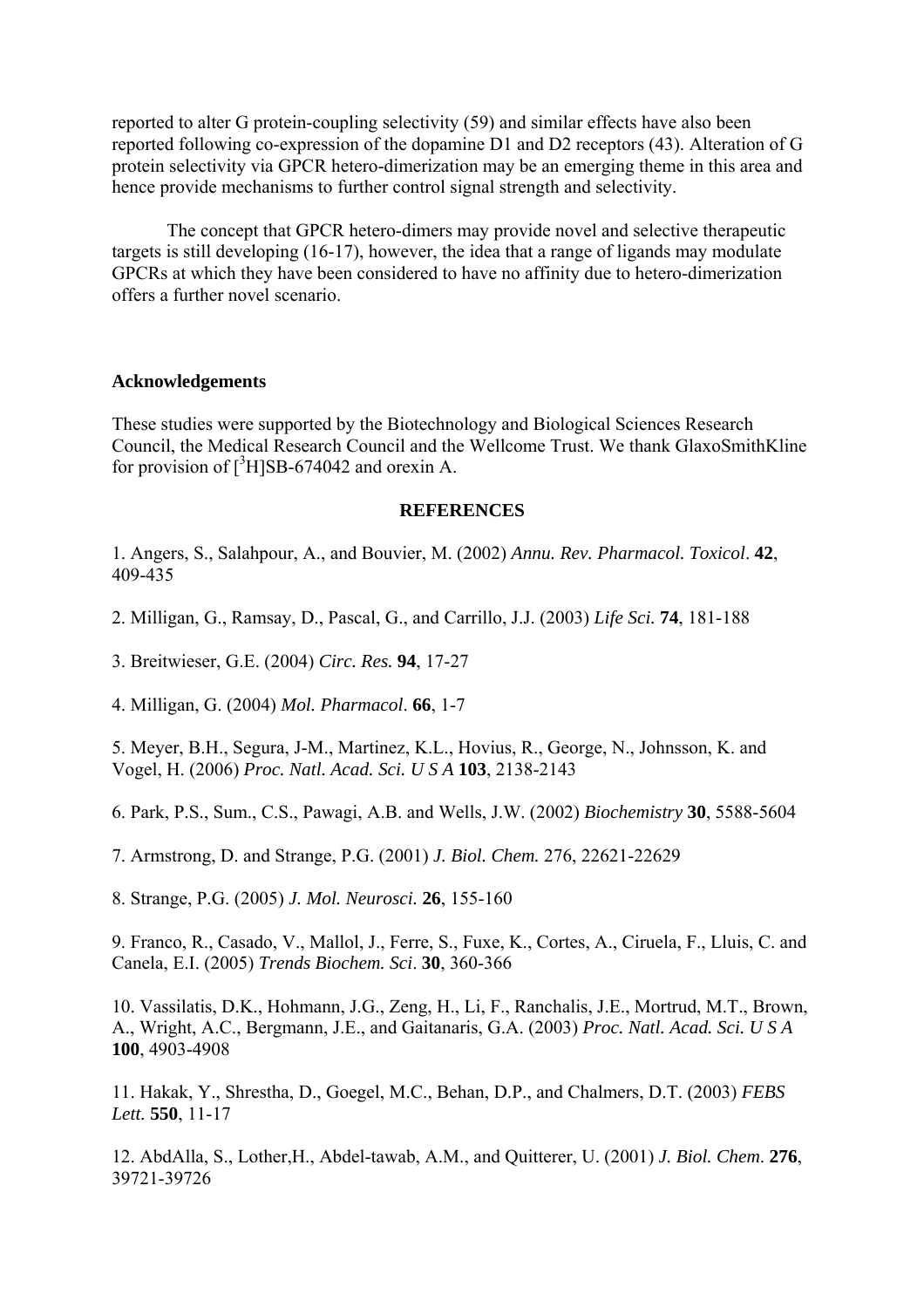13. Kostenis, E., Milligan, G., Christopoulos, A., Sanchez-Ferrer, C.F., Heringer-Walther, S., Sexton, P.M., Gembardt, F., Kellett, E., Martini, L., Vanderheyden, P., Schultheiss, H.P., and Walther, T. (2005) *Circulation* **111**, 1806-1813

14. Fuxe, K., Ferre, S., Canals, M., Torvinen, M., Terasmaa, A., Marcellino, D., Goldberg, S.R., Staines, W., Jacobsen, K.X., Lluis, C., Woods, A.S., Agnati, L.F. and Franco, R. (2005) *J. Mol. Neurosci*. **26**, 209-220

15. Ciruela, F., Casadó,<sup>,</sup> V., Ferré, S., Rodrigues, R.J., Luján, R., Burgueño, J., Canals, M., Borycz, J., Rebola, N., Goldberg, S.R.., Mallol, J., Cortes, A., Canela, E.I., López-Giménez, J.F., Milligan, G., Lluis, C., Rodrigo A. Cunha, R.A., Ferre, S. and Franco F. (2006) *J. Neurosci.* **26**, 2080-2087

16. Waldhoer, M., Fong, J., Jones, R.M., Luzner, M.M., Sharma, S.K., Kostenis, E., Portoghese, P.S. and Whistler, J.L. (2005) *Proc. Natl. Acad. Sci. U S A* **102**, 9050-9055

17. Milligan, G. (2006) *Drug Discovery Today* **11**, 541-549

18. Mackie, K. (2006) *Annu. Rev. Pharmacol. Toxicol*. 4**6**, 101-122

19. [Mackie K.](http://www.ncbi.nlm.nih.gov/entrez/query.fcgi?db=pubmed&cmd=Retrieve&dopt=AbstractPlus&list_uids=16596779&query_hl=5&itool=pubmed_DocSum) (2005) *Handb. Exp. Pharmacol*. **168**, 299-325

20. Le Foll, B. and Golberg, S.R. (2005). *J. Pharmacol. Exp. Ther*. **312**, 875-883

21. De Vries, T.J. and Schoffelmeer, A.N. (2005) *Trends Pharmacol. Sci.* **26**, 420-426

22. Fernandez, J.R. and Allison, D.B. (2004) *Curr. Opin. Investig. Drugs* **5**, 430-435

23. Lange, J.H. and Kruse, C.G. (2004) *Curr. Opin. Drug Discov. Devel*. **7**, 498-506

24. Boyd, S.T. and Fremming, B.A. (2005) *Ann. Pharmacother*. **39**, 684-690

25. Black, S.C. (2004) *Curr. Opin. Investig. Drugs* **5**, 389-394

26. Kirkham, T.C. and Williams, C.M. (2004) *Treat. Endocrinol*. **3**, 345-360

27. Sakurai, T., Amemiya, A., Ishii, M., Matsuzaki, I., Chemelli, R.M., Tanaka, H., Williams, S.C., Richardson, J.A., Kozlowski, G.., Wilson, S., Arch, J.R., Buckingham, R.E., Haynes, A.C., Carr, S.A., Annan, R.S., McNulty, D.E., Liu, W.S., Terrett, J.A., Elshourbagy, N.A., Bergsma, D.J. and Yanagisawa, M. (1998) *Cell* **92**, 573-585

28. Smart, D., Haynes, A.C., Williams, G. and Arch, J.R. (2002) *Eur. J. Pharmacol*. **440**, 199-212

29. Mieda, M. and Yanagisawa, M. (2002) *Curr. Opin. Neurobiol*. **12**, 339-345

30. Backberg, M., Hervieu, G., Wilson, S. and Meister, B. (2002) *Eur. J. Neurosci*. **15**, 315- 328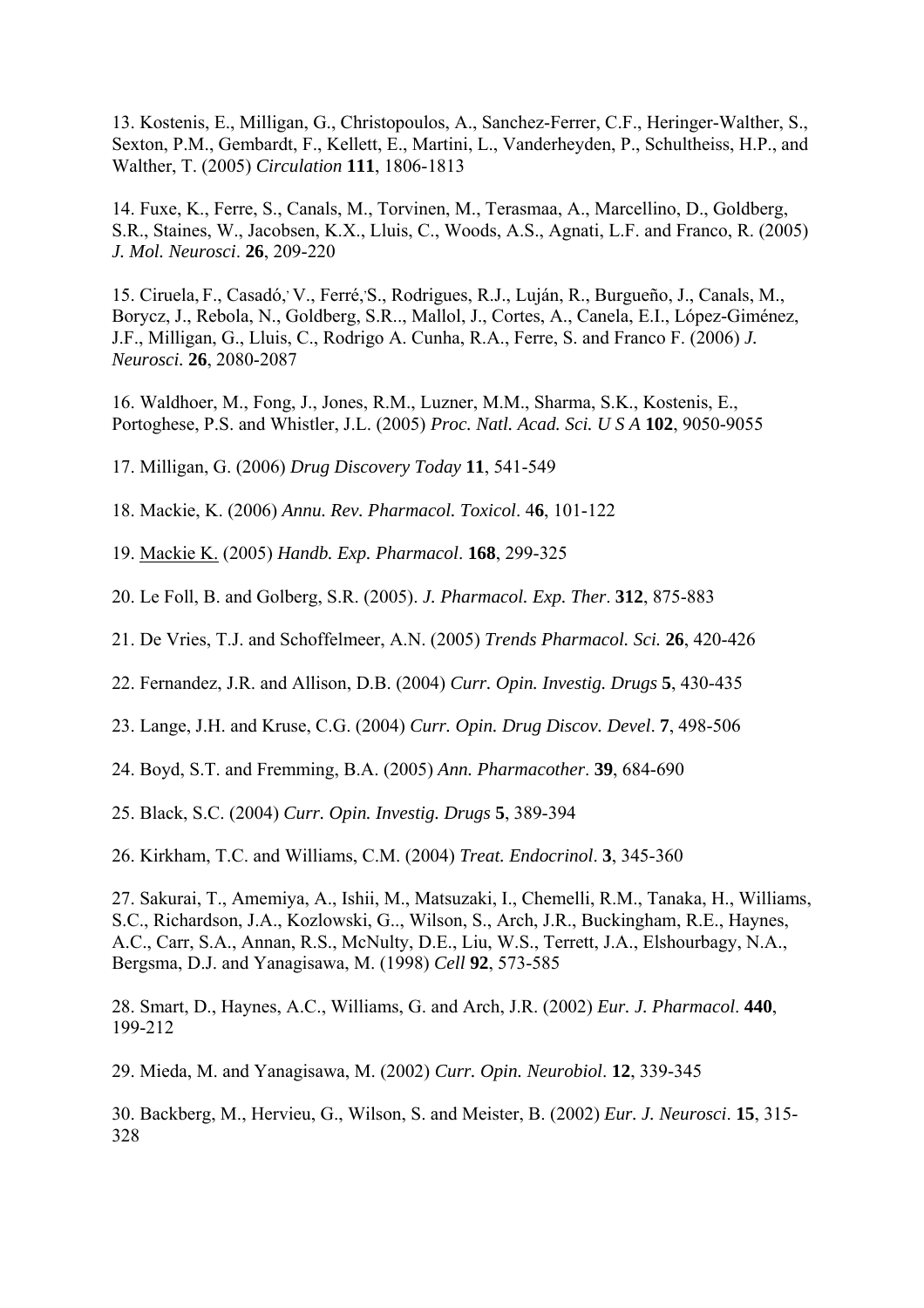31. [Hervieu, G.J., Cluderay, J.E., Harrison, D.C., Roberts, J.C. and Leslie, R.A.](http://www.ncbi.nlm.nih.gov/entrez/query.fcgi?db=pubmed&cmd=Retrieve&dopt=AbstractPlus&list_uids=11274794&query_hl=17&itool=pubmed_DocSum) (2001) *Neuroscience* **103**, 777-797

32. Taheri, S., Zeitzer, J.M. and Mignot, E. (2002) *Annu. Rev. Neurosci*. **25**, 283-313

33. Baumann, C.R. and Bassetti, C.L. (2005) *Lancet Neurol*. **4**, 673-682

34. Mieda, M., Willie, J.T., Hara, J., Sinton, C.M., Sakurai, T. and Yanagisawa, M (2004) *Proc. Natl. Acad. Sci. USA* **101**, 4649-4654

35. Hilairet, S., Bouaboula, M., Carriere, D., Le Fur, G. and Casellas, P. (2003) *J. Biol. Chem.* **278**, 23731-23737

36. Langmead, C.J., Jerman, J.C., Brough, S.J., Scott, C., Porter, R.A. and Herdon, H.J. (2004) *Br. J. Pharmacol*. **141**, 340-346

37. Milasta, S., Evans, N. Ormiston, L., Wilson, S., Lefkowitz, R.J. and Milligan, G. (2005) *Biochem. J.* **387**, 573-584

38. Milasta, S., Pediani, J., Appelebe, S., Trim, S., Wyatt, M., Cox, P., Fidock, M. and Milligan, G. (2006) *Mol. Pharmacol*. **69**, 479-491

39. Canals, M., Jenkins, L., Kellett, E. and Milligan, G. (2006) *J. Biol. Chem.* **281**, 16757- 16767

40. Carrillo, J.J., López-Gimenez, J.F. and Milligan, G. (2004) Mol. Pharmacol. **66**, 1123- 1137

41. Wilson, S., Wilkinson, G. and Milligan, G. (2005) *J. Biol. Chem*. **280**, 28663-28674

42. Bulenger, S., Marullo, S. and Bouvier, M. (2005) *Trends Pharmacol. Sci*. **26**, 131-137

43. Lee, S.P., So, C.H., Rashid, A.J., Varghese, G., Cheng, R., Lanca, A.J., O'Dowd, B.F. and George, S.R. (2004) *J. Biol. Chem*. **279**, 35671-35678

44. El-Asmar, L., Springael, J.Y., Ballet, S., Andrieu, E.U., Vassart, G., Parmentier, M. (2005) *Mol. Pharmacol*. **67**, 460-469

45. Jordan, B.A., Trapaidze, N., Gomes, I., Nivarthi, R. and Devi, L.A. (2001) *Proc. Natl. Acad. Sci. USA* **98**, 343-348

46. So, C.H., Varghese, G., Curley, K.J., Kong, M.M., Alijaniaram, M., Ji, X., Nguyen, T., O'Dowd, B.F. and George, S.R. (2005) *Mol. Pharmacol*. 68, 568-578

47. Pin, J.P., Kniazeff, J., Binet, V., Liu, J., Maurel, D., Galvez, T., Duthey, B., Havlickova, M., Blahos, J., Prezeau, L. and Rondard, P. (2004) *Biochem. Pharmacol.* **68**, 1565-1572

48. Zhao, G.Q., Zhang, Y., Hoon, M.A., Chandrashekar, J., Erlenbach, I., Ryba, N.J. and Zuker, C.S. (2003) *Cell* **31**, 255-266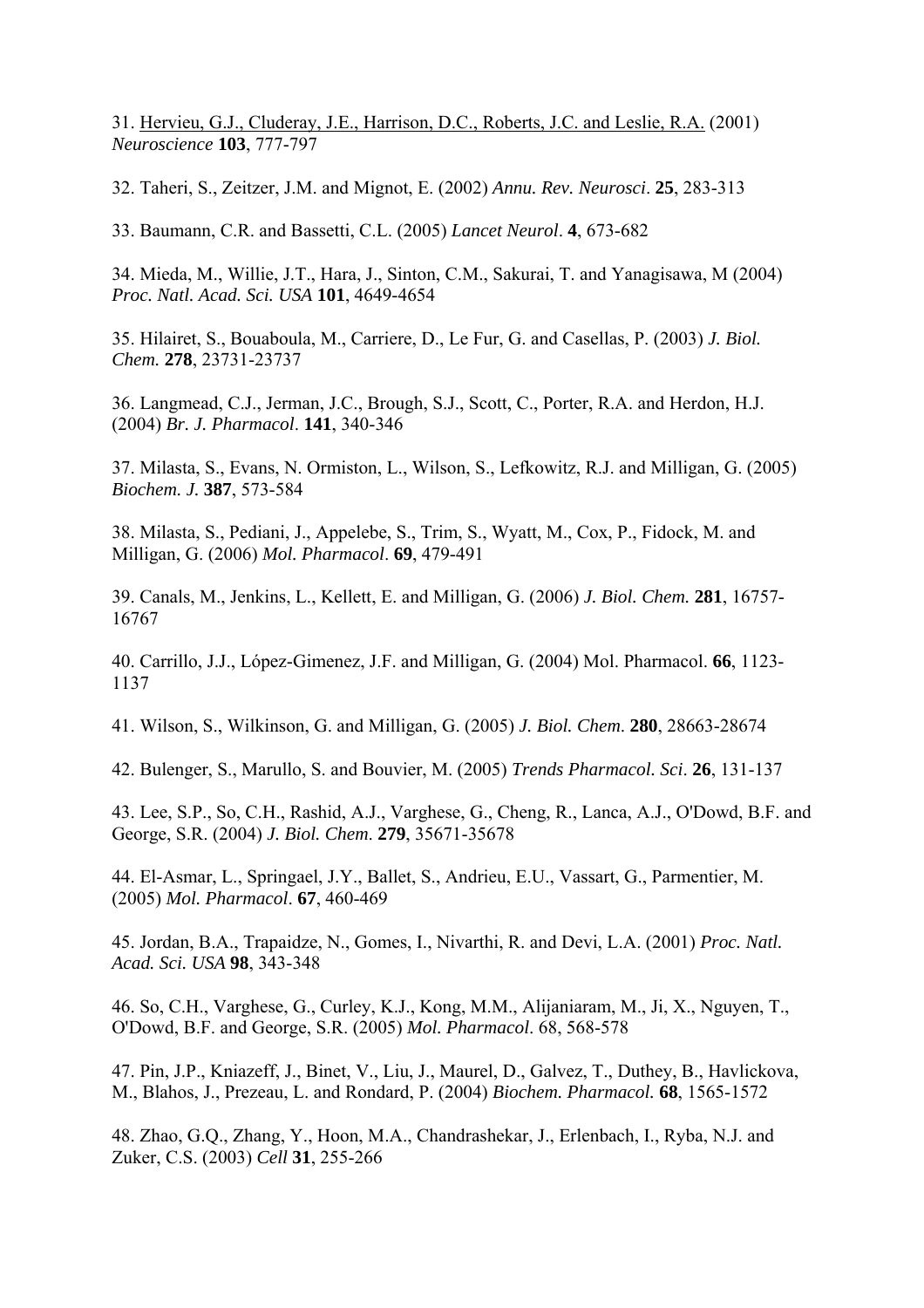49. Pin, J.P., Kniazeff, J., Liu, J., Binet, V., Goudet, C., Rondard, P. and Prezeau, L. (2005) FEBS J. **272**, 2947-2955

50. [Springael, J.Y., Le Minh, P.N., Urizar, E., Costagliola, S., Vassart, G. and Parmentier. M.](http://www.ncbi.nlm.nih.gov/entrez/query.fcgi?db=pubmed&cmd=Retrieve&dopt=AbstractPlus&list_uids=16467191&query_hl=12&itool=pubmed_docsum) (2006) *Mol. Pharmacol*. **69**, 1652-1661

51. Rinaldi-Carmona, M., Le Duigou, A., Oustric, D., Barth, F., Bouaboula, M., Carayon, P., Casellas, P. and Le Fur, G. (1998) *J. Pharmacol. Exp. Ther*. **287**, 1038-1047

52. Leterrier, C., Bonnard, D., Carrel, D., Rossier, J. and Lenkei, Z. (2004) *J. Biol. Chem*. **279**, 36013-36021

53. [Leterrier, C., Laine, J., Darmon, M., Boudin, H., Rossier, J. and Lenkei, Z.](http://www.ncbi.nlm.nih.gov/entrez/query.fcgi?db=pubmed&cmd=Retrieve&dopt=AbstractPlus&list_uids=16554465&query_hl=16&itool=pubmed_docsum) (2006) *J. Neurosci.* **26**, 3141-3153

54. Rodgers, R.J., Ishii, Y., Halford, J.C. and Blundell, J.E. (2002) *Neuropeptides* **36**, 303- 325

55. Ishii, Y., Blundell, J.E., Halford, J.C., Upton, N., Porter, R., Johns, A., Jeffrey, P., Summerfield, S. and Rodgers, R.J. (2005) *Behav. Brain Res*. **157**, 331-341

56. Harris, G.C., Wimmer, M. and Aston-Jones, G. (2005) *Nature* **437**, 556-559

57. Boutrel, B., Kenny, P.J., Specio, S.E., Martin-Fardon, R., Markou, A., Koob, G.F. and de Lecea, L. (2005) *Proc. Natl. Acad. Sci. USA* **102**, 19168-19173

58. Mackie, K (2005) *Life Sci*. **77**, 1667-1673

59. Kearn, C.S., Blake-Palmer, K., Daniel, E., Mackie, K and Glass, M. (2005) *Mol. Pharmacol.* **67**, 1697-1704

### **FIGURE LEGENDS**

### **Fig. 1 Doxycycline-dependent cell surface expression of an orexin-1 receptor construct**

(**a**) Flp-In T-REx HEK293 cells with a VSV-G-h-orexin-1-eYFP construct at the Flp-In locus were imaged without (**i**) and following (**ii**) doxycycline (1 mg/ml, 72 h) treatment.

(**b**) Doxycycline-induced cells were labelled with 1 mM Hoechst 33342 nuclear stain (**blue**) (**i-iii**) and the plasma membrane marker WGA-Alexa Fluor 594 (**red**) (**ii**). Overlay of images i and ii (**iii**) showed co-localization of eYFP and WGA-Alexa Fluor 594. This was quantitated on a pixel by pixel basis (**right hand side**).

(**c**) Cell surface anti-VSV-G ELISA confirmed appearance of the VSV-G epitope tag on the extracellular surface following doxycycline treatment only of cells harbouring VSV-G-horexin-1-eYFP at the Flp-In locus and not of parental Flp-In T-REx HEK293 cells.

(**d**) The time course of expression of VSV-G-h-orexin-1-eYFP in response to treatment with doxycycline (1 mg/ml) was monitored following resolution of cell membrane preparations by SDS-PAGE and immunoblotting with anti-VSV-G.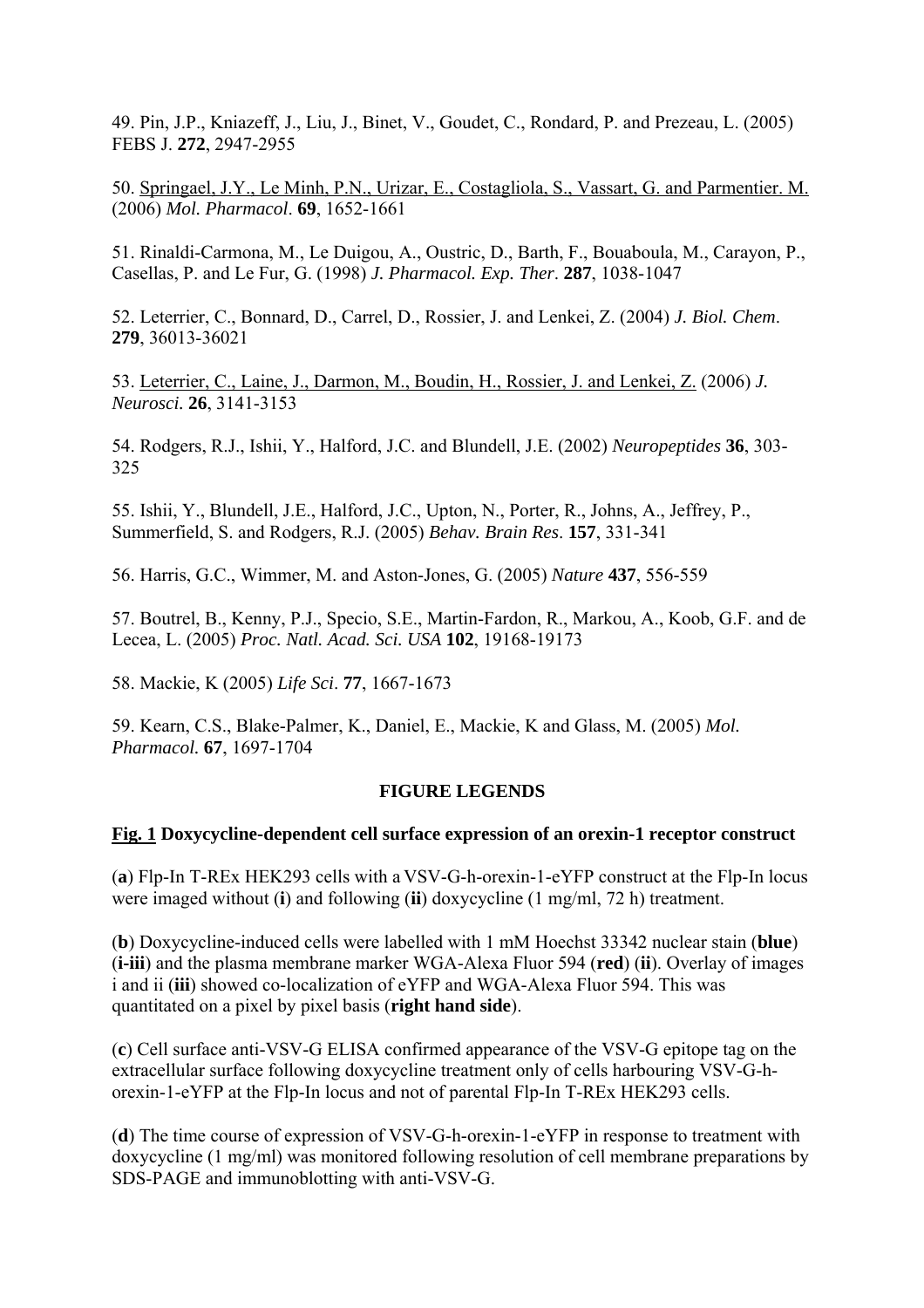### **Fig. 2 Orexin A causes phosphorylation of ERK MAP kinases via VSV-G-h-orexin-1 eYFP and internalization of this construct: SB-674042 is an orexin-1 receptor antagonist**

(**a, b**) Cells harbouring VSV-G-h-orexin-1-eYFP at the Flp-In locus were treated with (+) or without (-) doxycycline as in Figure 1 for 72 h, and then treated with orexin A  $(0.5 \text{ mM})$  (+ OXA) or with vehicle (- OXA) for 5 min. Cell lysates were resolved by SDS-PAGE and immunoblotted to detect phospho- ERK1/ERK2 (**a**) or total levels of ERK1/ERK2 (**b**).

(**c**) Cells induced to express VSV-G-h-orexin-1-eYFP were treated with vehicle (CONTROL) or orexin A (0.5 mM, 30 min) (OXA).

**(d)** Cells as in (**c**) were pre-treated with SB-674042 (5 mM, 3 h), challenged with SB-674042  $(5 \text{ mM})$  or orexin A  $(1 \text{ mM})$  + SB-674042 (5 mM) for 30 min and then imaged.

## **Fig. 3 Co-expression with h-CB1 alters the cellular distribution of VSV-G-h-orexin-1 eYFP**

**(a)** Cells harbouring VSV-G-h-orexin-1-eYFP (**left hand panel**) or harbouring VSV-G-horexin-1-eYFP and constitutively expressing h-CB1 (**right hand panel**) were induced to express VSV-G-h-orexin-1-eYFP by treatment with doxycycline (1 mg/ml, 72 h). The distribution of VSV-G-h-orexin-1-eYFP was then imaged. (**b**) The specific binding of  $[3H]$ SR-141716A (5 nM) was measured in membrane preparations of parental Flp-In T-REx HEK293 cells, and in Flp-In T-Rex cells induced to express VSV-G-h-orexin-1-eYFP in the absence and presence of constitutive expression of the h-CB1 receptor.

### **Fig. 4 In the presence of the h-CB1 receptor, VSV-G-h-orexin-1-eYFP adopts the cellular location of h-CB1: this reflects hetero-dimerization/oligomerization**

Cells harbouring VSV-G-h-orexin-1-eYFP and constitutively expressing h-CB1-CFP were employed. (**a**) Images were taken corresponding to eYFP and CFP without (**i-iii**) and with (**iv-vi**) induction of VSV-G-h-orexin-1-eYFP expression for 72 h. (**b**) Single cell images for VSV-G-h-orexin-1-eYFP (**i**) and h-CB1-CFP (**ii**) were overlayed (**iii**) and colour overlap determined on a pixel by pixel basis (**iv**). (**c**) Direct images and corrected CFP to YFP FRET (cFRET) images were recorded after individual expression of VSV-G-h-orexin-1-eYFP (**upper panels**) and h-CB1-CFP (**middle panels**) or their co-expression (**lower panels**). Quantified cFRET values are detailed.

### **Fig. 5** m-**opioid receptor distribution is unaffected by the presence of the h-CB1 receptor**

Flp-In T-REx HEK293 cells with h-CB1-CFP (blue) at the inducible Flp-In locus and constitutively expressing h-m-opioid receptor-YFP (yellow) were established and imaged both without (**a**) and with (**b**) doxycycline-induced (1 mg/ml, 24h) expression of h-CB1-CFP. In both situations the YFP signal was predominantly at the cell surface.

# **Fig. 6 SR-141716A and SB-674042 are highly selective pharmacological reagents**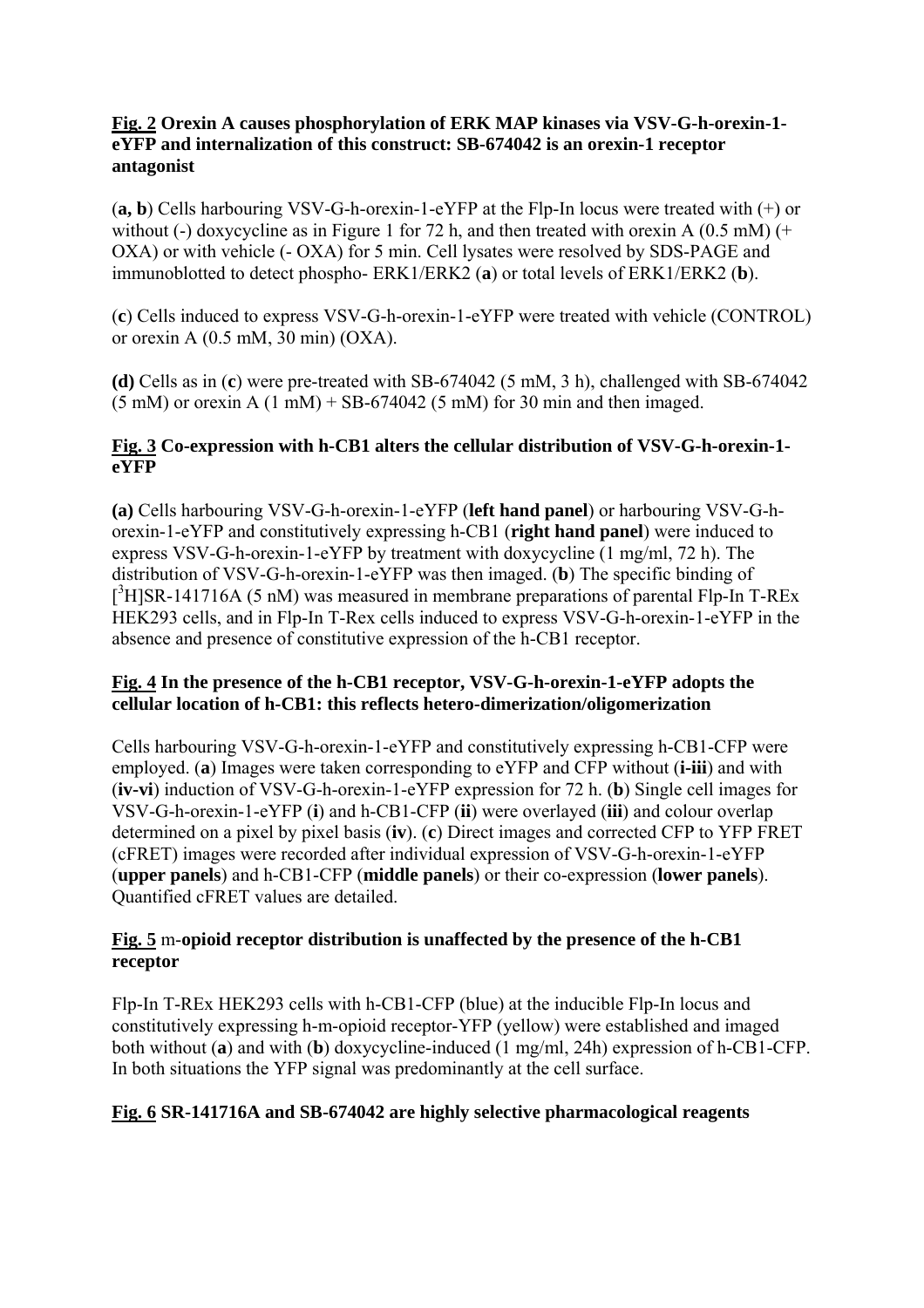(a) The specific binding of  $\int^3 H$  SR-141716A (5 nM) in the absence or presence of orexin A (0.5 mM) or SB-674042 (5 mM) was assessed in membranes of cells constitutively expressing h-CB-1 without induction of VSV-G-h-orexin-1-eYFP.

(**b**) SR-141716A (1 mM, 3 h) was unable to internalize VSV-G-h-orexin-1-eYFP (**i**) or to antagonize orexin A (0.5 mM, 30 min) mediated internalization of this construct in cells induced to express VSV-G-h-orexin-1-eYFP in the absence of h-CB-1 (**ii**).

(c) The specific binding of  $[^{3}H]$ SB-674042 (5 nM) in the absence or presence of SR-141716A (1mM) was assessed membranes of cells expressing only VSV-G-h-orexin-1-eYF as in (**b**).

# **Fig. 7 SR-141716A but not SB-674042 relocates h-CB1-CFP to the cell surface**

Cells harbouring, but not induced to express VSV-G-h-orexin-1-eYFP and constitutively expressing h-CB1-CFP were untreated (**left hand panels**) or treated with either SR-141716A (1 mM, 3 h) (**middle panels**) or SB-674042 (5 mM, 3h) (**right hand panels**). Cells were subsequently imaged to detect YFP (top panels), CFP (centre panels) and the YFP and CFP images merged (bottom panels). Quantitative analysis is provided in Table 3.

## **Fig. 8 SR-141716A and SB-674042 relocate hetero-dimers of orexin-1-eYFP and CB1- CFP receptors to the cell surface when the two receptors are co-expressed**

**a**. Cells harbouring VSV-G-h-orexin-1-eYFP and constitutively expressing h-CB1-CFP were treated with doxycycline (1 mg/ml, 72 h) to induce VSV-G-h-orexin-1-eYFP expression. The cells were untreated (**left hand panels**) or treated with either SR-141716A (1 mM, 3 h) (**middle panels**) or SB-674042 (5 mM, 3h) (**right hand panels**). Cells were subsequently imaged to detect eYFP (top panels), CFP (bottom panels). Quantitative analysis is provided in Table 3.

**b**. Direct images and corrected CFP to YFP FRET (cFRET) images were recorded after individual expression of h-CB1-CFP (**upper panels**), VSV-G-h-orexin-1-eYFP (**middle panels**) or their co-expression (**lower panels**) and treatment with SR-141716A (1 mM, 3 h). Quantified cFRET values are detailed. Data represent means +/- S.E.M. for 6 individual cells.

### **Fig. 9 SR-141716A decreases the potency of orexin A to stimulate ERK MAP kinase phosphorylation via the orexin-1 receptor only when the CB1 receptor is co-expressed**

The ability of varying concentrations of orexin A to cause phosphorylation of the MAP kinases ERK1 and ERK2 (**top panels**) was assessed in Flp-In T-REx HEK293 cells induced to express VSV-G-h-orexin-1-eYFP without (**a, b**) and with (**c, d**) constitutive expression of h-CB1. Cells were pre-treated with (**b, d**) or without (**a, c**) SR-141716A (1 mM, 3 h) prior to performing the ERK MAP kinase assay. Total ERK1 and ERK2 amounts (**bottom panels**) provided loading controls.

a. Quantitation of data akin to Figure 8 a-d, means  $+/-$  SEM, n = 4.

# **TABLES**

## **Table 1. Cellular distribution of VSV-G-h-orexin-1-eYFP after induction in the absence and presence of h-CB1 receptor**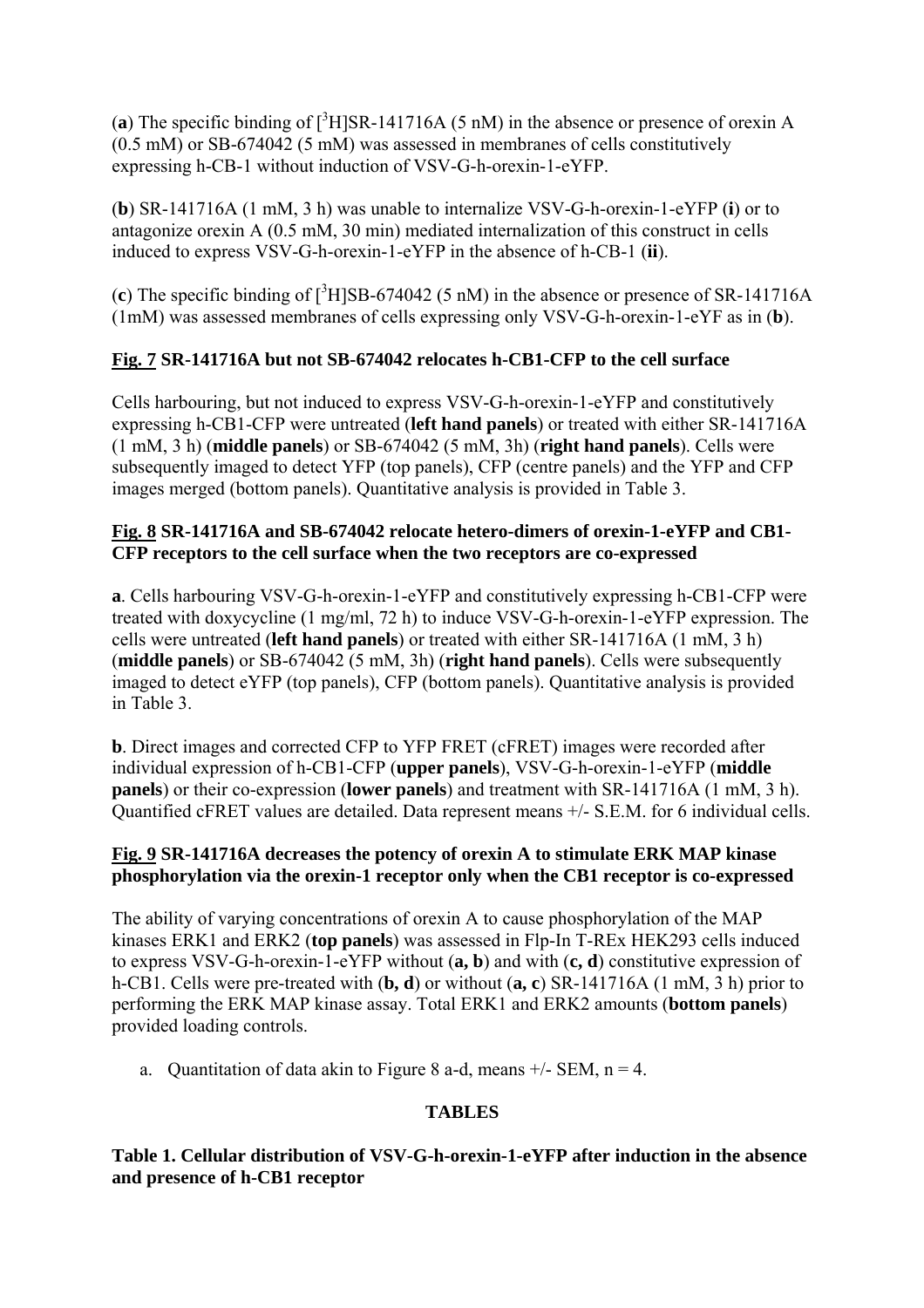|                    | VSV-G-OX1-YFP  | VSV-G-OX1-YFP  |
|--------------------|----------------|----------------|
|                    |                | $+ h-CB1$      |
| Cell surface       | $88.6 + - 3.6$ | $47.2 + 2.6$   |
| $\ $ Intracellular | $11.4 + - 3.6$ | $52.8 + - 2.6$ |

The distribution of VSV-G-h-orexin-1- eYFP between the cell surface and intracellular compartments was assessed in Flp-In T-REx HEK293 cells following induction of expression by treatment with doxycycline (1 mg/ml, 72 h) in the absence or presence of constitutive expression of h-CB1. Data are means +/- S.E.M. from n = 6 individual cells.**Table 2. Expression levels of cannabinoid CB1 receptor constructs**

|                     | $CB1 + OX1- YFP$ | $CB1 + OX1- YFP$ | YFP            | $CB1-CFP + OX1-  CB1-CFP + OX1-$<br>YFP |  |
|---------------------|------------------|------------------|----------------|-----------------------------------------|--|
|                     | $(-$ Dox $)$     | $(+$ Dox)        | $(-$ Dox $)$   | $(+$ Dox)                               |  |
| $Bmax$<br>(pmol/mg) | $2.83 + -0.11$   | $2.97 + -0.06$   | $1.60 + -0.08$ | $1.60 + -0.52$                          |  |
| $K_d$ (nM)          | $0.73 + -0.10$   | $0.88 + -0.26$   | $0.97 + -0.13$ | $1.06 + -0.01$                          |  |

Saturation binding studies were performed on membrane preparations of Flp-In T-REx HEK293 that constitutively express either h-CB1 or h-CB1-CFP using varying concentrations of [<sup>3</sup>H]SR-141716A. Expression of VSV-G-h-orexin-1-eYFP was produced from the Flp-In locus by treatment with doxycycline (+ Dox) as in Table 1.

**Table 3. Effects of SR-141716A and SB-674042 treatment on the cellular distribution of orexin-1 and cannabinoid CB1 receptors**

# **CB1-CFP VSV-G-OX-1-YFP**

# **+ CB1-CFP**

|                                                            | <b>Control</b>          | <b>SR-141716A</b><br>$(1 \text{ mM}, 3 \text{ h})$ | SB-674042<br>(5 mM, 3<br>$\mathbf{h}$ | <b>Control</b>            | <b>SR-141716A</b><br>(1 mM, 3 h) | $SB-$<br>674042<br>$(5 \text{ mM}, 3)$<br>h) |
|------------------------------------------------------------|-------------------------|----------------------------------------------------|---------------------------------------|---------------------------|----------------------------------|----------------------------------------------|
| <b>Cell surface</b><br><b>YFP</b><br>intensity<br>$(OX-1)$ | <b>Not</b><br>expressed | <b>Not</b><br>expressed                            | <b>Not</b><br>expressed               | $ 33.9 +/-$<br> 3.1       | $81.6 +/-$<br>4.2<br>p < 0.001   | $81.7 + - 3.3$<br>p < 0.001                  |
| Intracellular                                              | <b>Not</b>              | <b>Not</b>                                         | <b>Not</b>                            | $ 66.1 + \rangle$<br> 3.1 | $18.4 + - 4.2$                   | $18.3 +/-$                                   |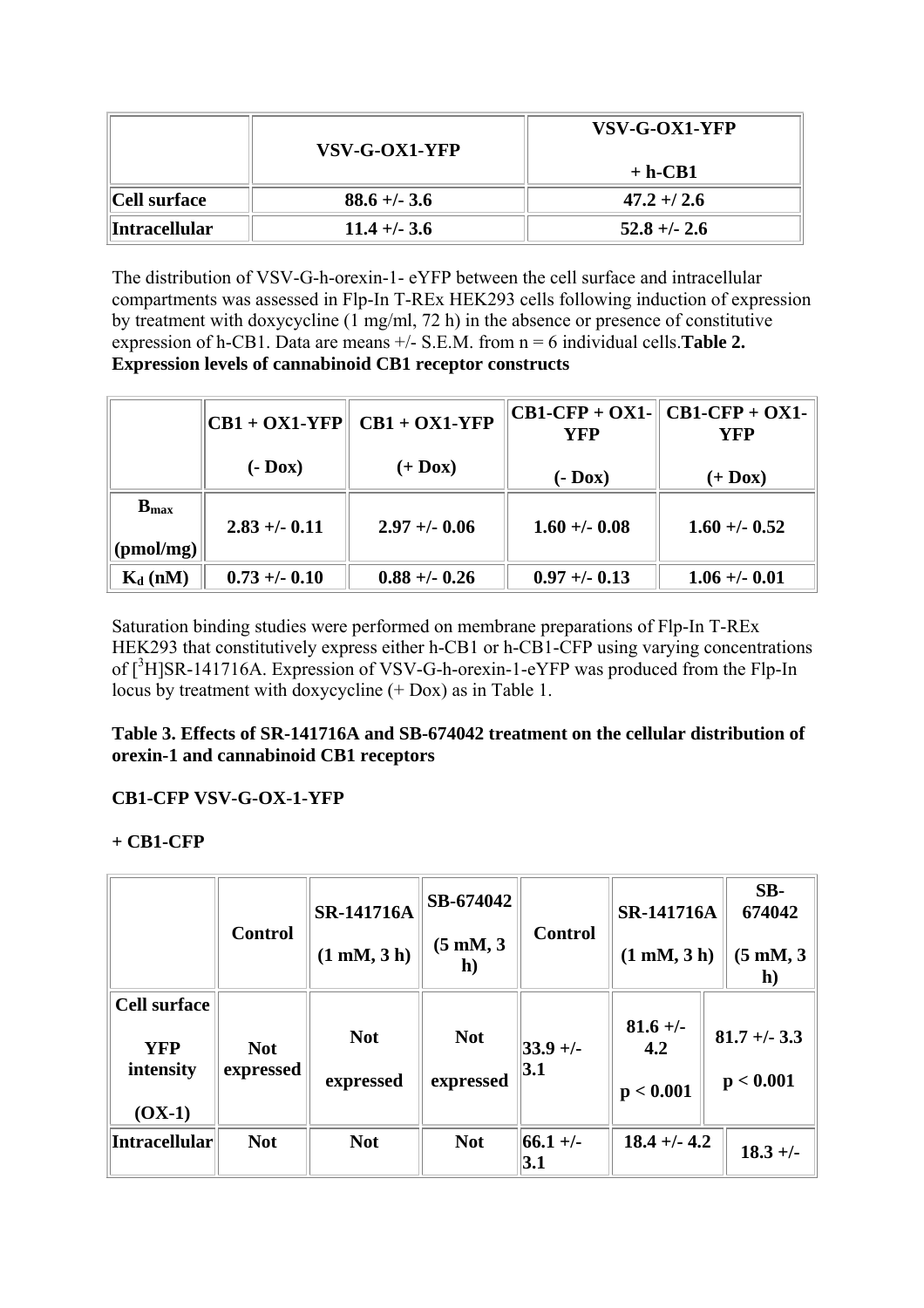| <b>YFP</b>              | expressed       | expressed        | expressed                                        | p < 0.001       | 3.3               |
|-------------------------|-----------------|------------------|--------------------------------------------------|-----------------|-------------------|
| intensity<br>$(OX-1)$   |                 |                  |                                                  |                 | p < 0.001         |
| <b>Cell surface</b>     |                 |                  |                                                  |                 |                   |
| <b>CFP</b><br>intensity | $8.8 + (-2.0)$  | $54.4 + (-11.1$  | $6.3 +/- 1.4$ 8.6 +/- 1.6                        | $42.2 + (-5.2$  | $34.3 +/-$<br>3.9 |
| (CB1)                   |                 | p < 0.01         |                                                  | p < 0.001       | p < 0.001         |
| <b>Intracellular</b>    |                 |                  |                                                  |                 |                   |
| <b>CFP</b><br>intensity | $ 91.2 + (-2.0$ | $45.6 + (-11.1)$ | 93.7 +/- 1.4 $\left\  \frac{91.4}{1.6} \right\ $ | $57.8 + (-5.2)$ | $65.7 +/-$<br>3.9 |
| (CB1)                   |                 | p < 0.01         |                                                  | p < 0.001       | p < 0.001         |

The distribution of VSV-G-orexin-1-h-eYFP and hCB1-CFP between the cell surface and intracellular compartments was assessed in Flp-In T-REx HEK293 cells constitutively expressing hCB1-CFP in the absence or presence of VSV-G-h-orexin-1-eYFP. Cells were untreated (**Control**) or pre-treated with either SR-141716A or SB-674042 for 3 h. Data are means +/- S.E.M. from n = 6 individual cells.**Table 4. The potency of orexin A to phosphorylate ERK1/ERK2 is decreased by SR-141716A /rimonabant only when the h-CB1 receptor is co-expressed with the orexin-1 receptor**

|                         | <b>OX1-YFP</b> | <b>OX1-YFP</b><br>$(+$ SR-141716A) | $CB1-CFP + OX1-$<br><b>YFP</b> | $CB1-CFP + OX1-$<br>YFP<br>$(+ SR-141716A)$ |
|-------------------------|----------------|------------------------------------|--------------------------------|---------------------------------------------|
| $EC_{50}$               | $39.4 + - 4.9$ | $48.2 + (-4.9)$                    | $23.0 + -1.6$                  | $177.3 + (-12.0)$                           |
| <b>Orexin A</b><br>(nM) |                | <b>NS</b>                          | $p = 0.027$                    | $p = 0.0001$                                |

The ability of varying concentrations of orexin A to stimulate phosphorylation of the MAP kinases ERK1 and ERK2 was quantitated in untreated cells and in those pre-treated with SR-141716A (1 mM, 3 h). Statistical differences in values are against untreated cells expressing VSV-G-h-orexin-1-eYFP. Data are mean  $+/-$  S.E.M. n = 4. NS = not significant.

These studies were performed by immunoblotting with a phospho-specific antibody to detect phosphorylated forms of ERK1 and ERK2. Phosphorylation of these kinases is considered synonomous with their state of activation. However, no attempt was made to ascertain the fraction of total cellular ERK1 and ERK2 that became phosphorylated in response to orexin-A. Similar caveats apply to the data of Tables 5 and 6.

## **Table 5 . The potency of WIN 55, 212-2 to phosphorylate ERK1/ERK2 is decreased by SB-674042 only when the h-CB1 receptor is co-expressed with the orexin-1 receptor**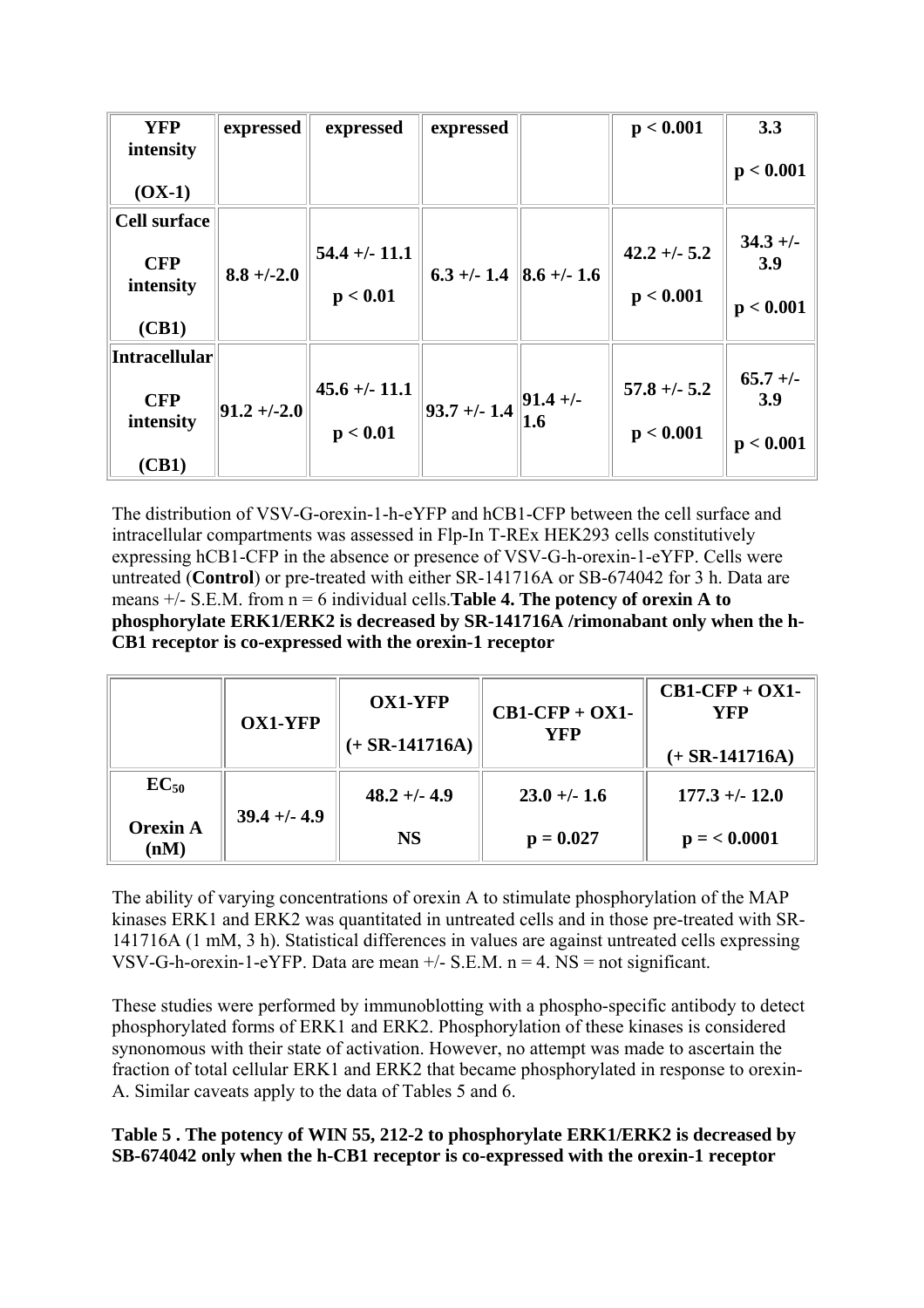|                       | <b>CB1-CFP</b> | <b>CB1-CFP</b><br>$(+$ SB-674042) | $CB1-CFP + OX1-$<br>YFP | $CB1-CFP + OX1-$<br>YFP<br>$(+$ SB-674042) |
|-----------------------|----------------|-----------------------------------|-------------------------|--------------------------------------------|
| $EC_{50}$             | $135.5 +/-$    | $153.0 +/- 15.1$                  | $144.3 + (-7.5)$        | $269.5 + - 34.0$                           |
| WIN 55, 212-2<br>(nM) | 18.2           | <b>NS</b>                         | <b>NS</b>               | $p = 0.05$                                 |

The ability of varying concentrations of the cannabinoid CB1 receptor agonist WIN 55, 212-2 to stimulate phosphorylation of the MAP kinases ERK1 and ERK2 in untreated cells and in those pre-treated with SB-674042 (5 mM, 3 h) was quantitated. Statistical differences in values are against untreated cells expressing CB1-CFP. Data are mean  $+/-$  S.E.M. n = 4. NS = not significant.

**Table 6. Co-expression of the h-CB1 receptor and treatment with SR-141716A /rimonabant alters the potency of orexin A to phosphorylate ERK1/ERK2 over a wide range of orexin-1 receptor expression levels**

|                                             |                  |                 | $OX1-YFP + CB1$  |
|---------------------------------------------|------------------|-----------------|------------------|
|                                             | <b>OX1-YFP</b>   | $OX1-YFP + CB1$ | $(+ SR-141716A)$ |
| $EC_{50}$ Orexin A (nM)                     |                  | $25.7 + - 2.8$  | $117.0 + (-27.0$ |
|                                             | $47.7 + (-4.3)$  |                 |                  |
| $(1.0 \frac{1}{4}g/ml \, \,Dox)$            |                  | $p = 0.0019$    | $p = 0.0044$     |
|                                             |                  | $24.3 + 3.6$    | $173.7 + - 37.4$ |
| $EC_{50}$ Orexin A (nM)                     | $92.0 + 4.5$     |                 |                  |
|                                             |                  | $p = 0.0001$    | $p = 0.0021$     |
| $(0.0001 \frac{1}{4}g/ml \, \text{Dox})$    | $P = 0.0003$     |                 |                  |
|                                             |                  | <b>NS</b>       | <b>NS</b>        |
|                                             |                  | $54.3 + (-1.9)$ | $214.3 + - 6.6$  |
| $EC_{50}$ Orexin A (nM)                     | $149.0 + - 49.0$ |                 |                  |
|                                             |                  | $p = 0.029$     | $p = 0.0001$     |
| $(0.0000025 \frac{1}{4}g/ml \, \text{Dox})$ | $= 0.024$        |                 |                  |
|                                             |                  | $P = 0.0001$    | $P = 0.0038$     |

The ability of varying concentrations of orexin A to stimulate phosphorylation of the MAP kinases ERK1 and ERK2 was quantitated in Flp-In T-REx HEK293 cells either lacking expression of h-CB1-CFP or constitutively expressing h-CB1-CFP. In each case the cells harbored VSV-G-h-orexin-1-eYFP at the Flp-In locus and were treated with different concentrations of doxycycline to induce expression of VSV-G-h-orexin-1-eYFP. [<sup>3</sup>H]SB-674042 binding studies indicated VSV-G-h-orexin-1-eYFP expression to varying 100 fold between cells treated with 0.0000025 mg/ml and 1 mg/ml doxycycline. Cells co-expressing VSV-G-h-orexin-1-eYFP and h-CB1-CFP were treated with or without SR-141716A (1 mM, 3 h).